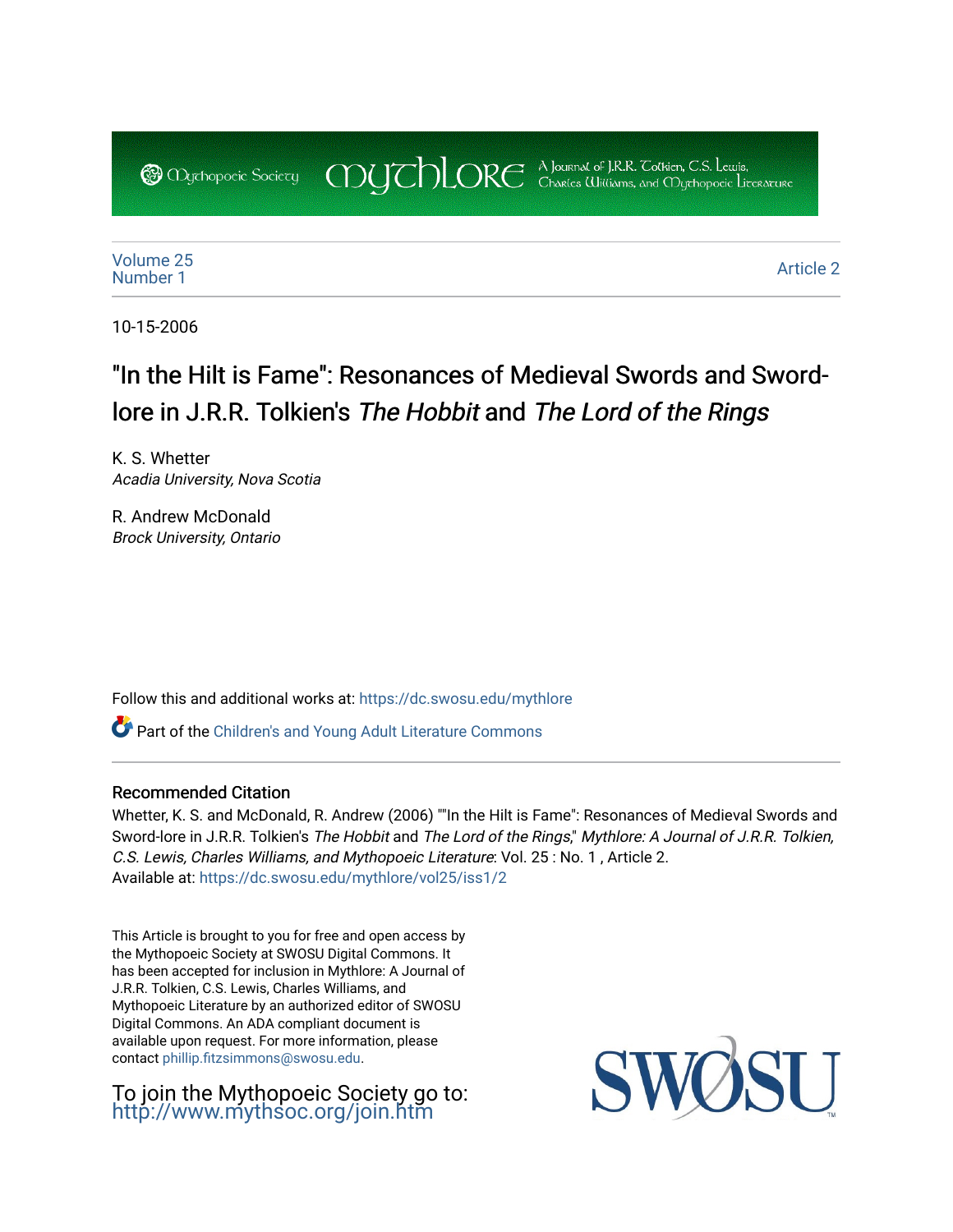# Mythcon 52: The Mythic, the Fantastic, and the Alien

Albuquerque, New Mexico; July 29 - August 1, 2022 <http://www.mythsoc.org/mythcon/mythcon-52.htm>



#### Abstract

Examines legends and lore of famous swords in medieval Germanic, Norse, Celtic and English literature, and how Tolkien adapted and added them to his rich history in The Hobbit and The Lord of the Rings

### Additional Keywords

Medieval literature; Swords; Tolkien, J.R.R.—Sources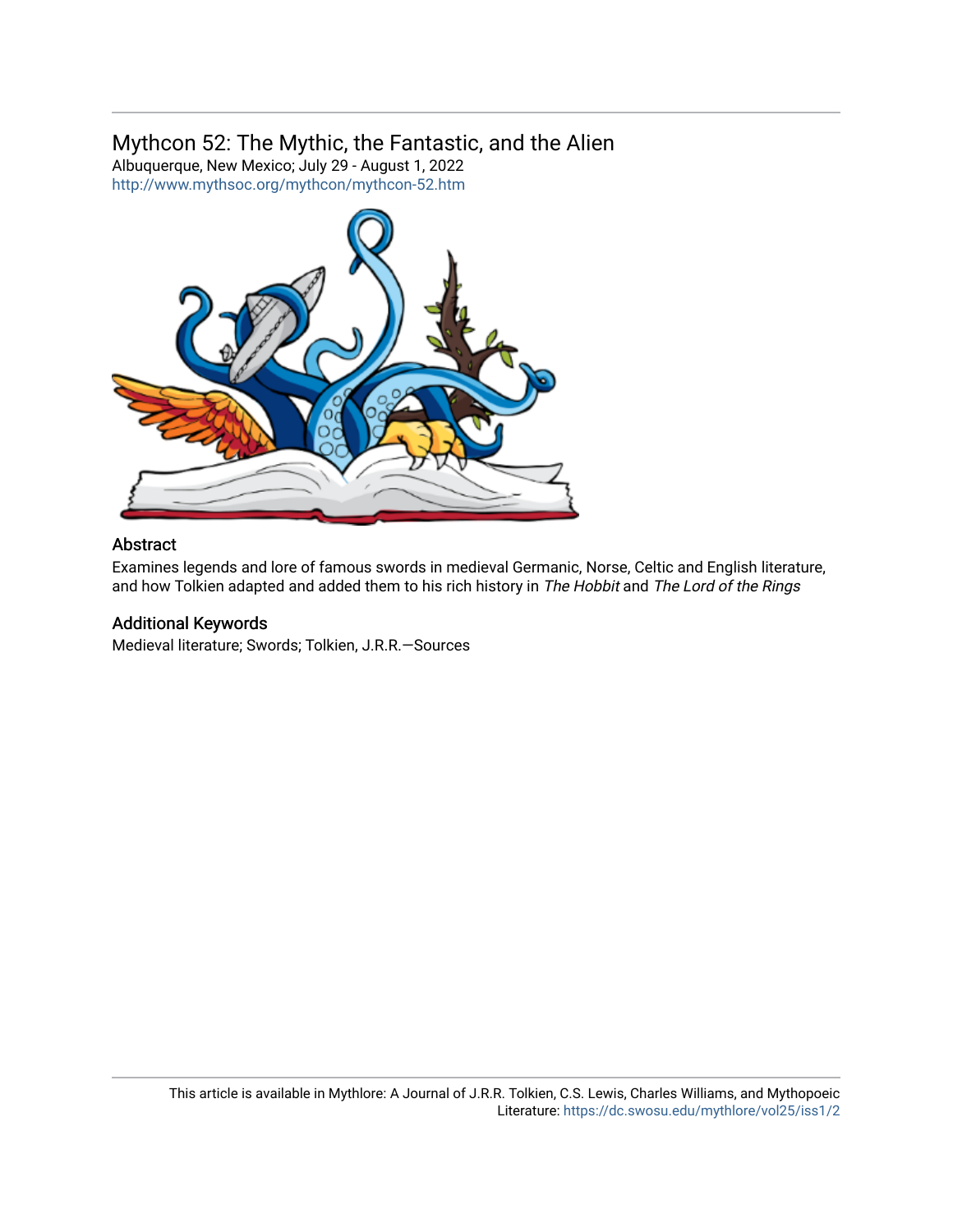## **"In the Hilt is Fame": Resonances of Medieval Swords and Sword-lore in J.R.R. Tolkien's** *The Hobbit* **and** *The Lord of the Rings*

#### **K. S. Whetter and R. Andrew McDonald**

 $\lambda$  s part of the powerful and evocative scene in which the Company of the N ine em barks from Rivendell on the quest to return the One Ring to M ount Doom, J. R. R. Tolkien in *The Lord of the Rings* provides a detailed description of the war gear borne by each member of the Fellowship:<sup>1</sup>

**The Company took little gear of war, for their hope was in secrecy not in battle. Aragorn had Anduril but no other weapon [...]. Boromir had a long sword, in fashion like Anduril but of less lineage, and he bore also a** shield and his war-horn. [...]

**Gimli the dwarf alone wore openly a short shirt of steel-rings [...] and in his belt was a broad-bladed axe. Legolas had a bow and a quiver, and at his belt a long white knife. The younger hobbits wore the swords that they had taken from the barrow; but Frodo took only Sting [...]. Gandalf bore his staff, but girt at his side was the elven-sword Glamdring, the mate of Orcrist that lay now upon the breast of Thorin under the Lonely Mountain. (II.iii.292-3)**

Gimli's axe and Legolas's bow notwithstanding, the place of honor among the weapons carried by the Company is reserved for swords: swords with names, swords with lineages, swords with magical properties, and swords that herald (as Aragorn's does) the closing of the Third Age. Clearly, then, in Middle-earth as in medieval Europe, the sword possesses what its most distinguished modern commentator, Ewart Oakeshott, describes as "a potent mystique which sets it above any other man-made object" (1). Considering that Tolkien's professional life was spent immersed in Germanic, Norse, Celtic, and English medieval literature and mythology, including texts rich in swords and sword-lore, it is scarcely surprising that

<sup>1</sup> All references to *The Lord of the Rings* are by book, chapter and page number to the second edition. The quotation in our title is identified below.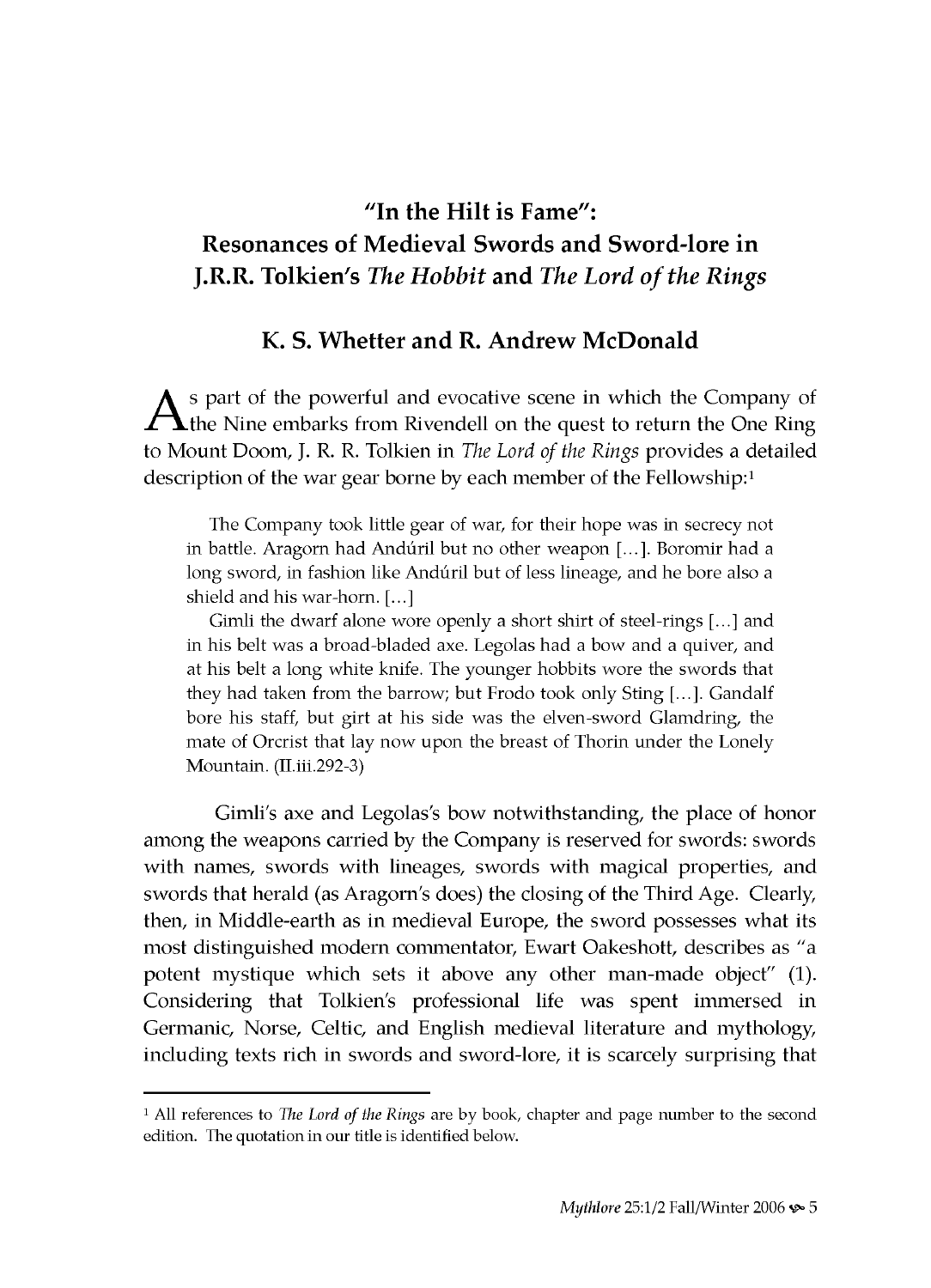the characters in *The Hobbit* and *The Lord of the Rings* are provided with weapons whose names, descriptions, acquisition, characteristics and lore echo those of what Tolkien called the "northern mythological imagination" ("Monsters"  $268$ ), or as one recent critic has put it, the "real Middle-earth" (Bates): Northwestern Europe in the early and central middle ages. This paper seeks to illuminate resonances of medieval swords and sword-lore in Tolkien's *The Hobbit* and *The Lord of the Rings*, where swords and the lore associated with them play important, if largely neglected, roles.<sup>2</sup> It will be argued that the blades of Middle-earth as presented in these works display the influence of famous literary, mythological, and historical weapons from northern Europe in the middle ages, highlighting Middle-earth's wellestablished inheritance of Anglo-Saxon, Celtic, Norse and later medieval literature and mythology. Moreover, because of the association of specific weapons with particular heroes in this literature, such a study also bears on the nature of heroism in Tolkien's work.

The principal blades of Middle-earth will need little explication. Several are introduced early in *The Hobbit*, when the swords Glamdring and Orcrist, as well as Bilbo's initially unnamed blade, are taken from the lair of the trolls (2.50-51).3 Two of these blades, Gandalf's sword, Glamdring, and Bilbo's weapon, later named Sting and eventually passed to Frodo, also figure in *The Lord of the Rings.* Early in *The Fellowship of the Ring,* Frodo, Merry, Pippin and Sam are similarly equipped with their own swords when Tom Bombadil rescues both blades and hobbits from the cavern of the Barrow-wight. Later, at Rivendell, Bilbo presents Frodo with Sting as well as his coat of mithril. It is also at Rivendell, at the Council of Elrond, that we are introduced to another important sword of Middle-earth, namely, the Sword of Elendil, Narsil-Andúril, also known as the Sword that was Broken. Tolkien makes it clear almost from the moment that the swords are introduced that they are no ordinary weapons. Most (as we shall see) are ancient; and Narsil-Andúril has been handed down from generation to generation within the kindred of Elendil, lending it a similar mystique. Apart from being ancient, the blades are imbued with magical properties. Sting, Glamdring and Andúril all glow, while Merry's Westernesse blade melts after striking the Nazgûl at the battle of Pelennor Fields. These

<sup>2</sup> The one exception is Flieger, who briefly anticipates some of our comments about Aragorn and Narsil-Andúril and Bilbo and Sting.

<sup>3</sup> All references to *The Hobbit* are by chapter and page number to the fourth edition.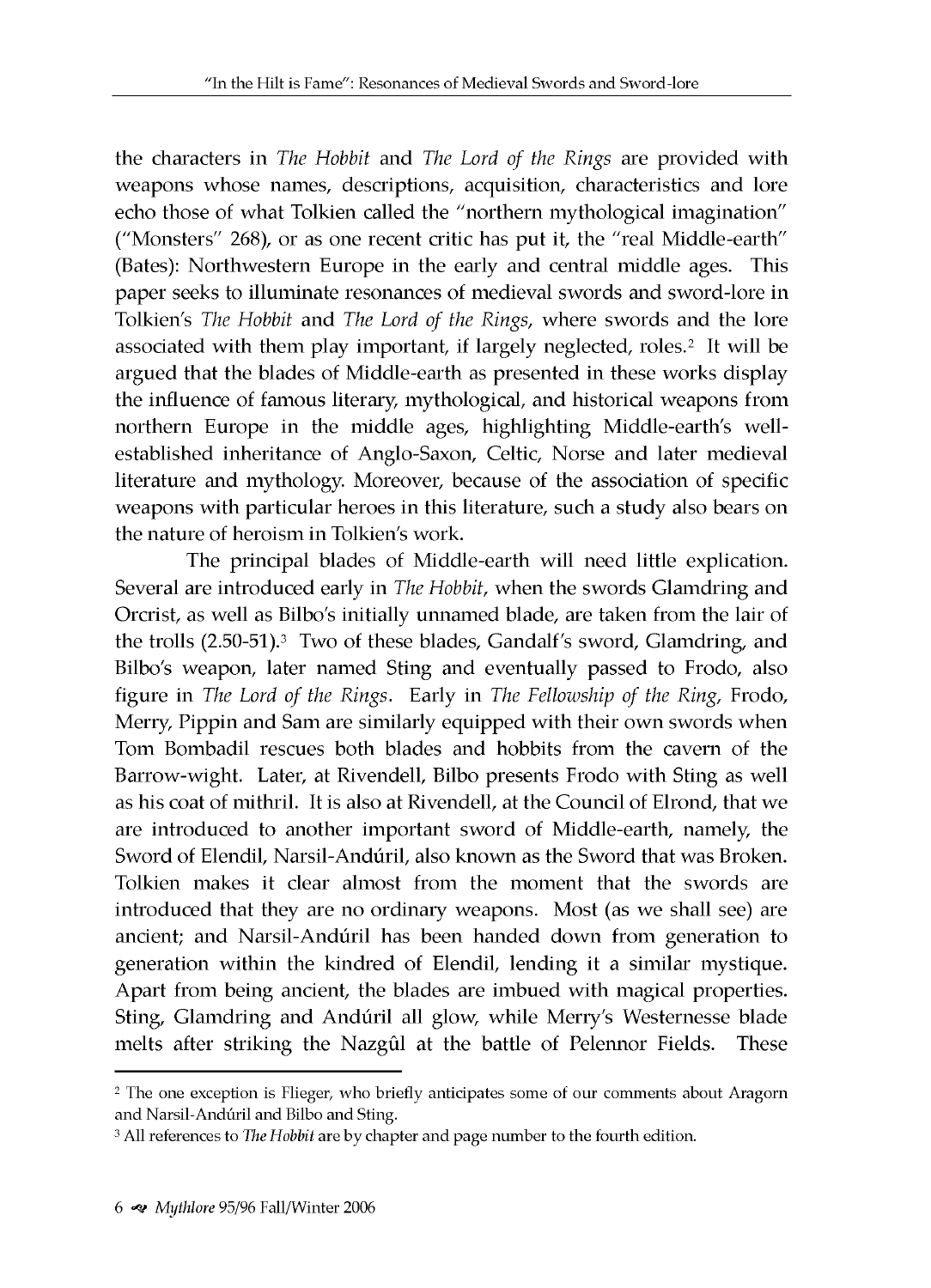swords, replete with names, runes, histories, and magical properties, make their presence felt at crucial moments in both *The Hobbit* and *The Lord of the Rings*; indeed, they are celebrated as living personalities in Middle-earth, just as the historical and literary weapons of the "real Middle-earth" on which they were modeled were also celebrated by poets, bards, and writers of the middle ages.

In both Middle-earth and the literature of medieval Europe there is a rich tradition of famous weapons with names. Among the pre-eminent swords of medieval literature are Beowulf's Hrunting and Nægling, Waldere's Mimming, Sigurd's Gram, Roland's Durendal and, best known of all, Arthur's Excalibur, $4$  but there are numerous references to lesser-known blades in the Scandinavian sources, including Dragvandil (Slicer), Fótbítr (Leg-biter), Gramr (Fierce), Hrati (Keen), as well as St. Olaf's famous sword Hneitir, whose name seems to have been derived from O.N. *hneita*, to wound (Davidson, *Sword* 177). It is thus not surprising in the least that many of the blades of Middle-earth described in both *The Hobbit* and *The Lord of the Rings* should have names, but the similarities do not end there. Since Glamdring and Orcrist are known to the Goblins as Beater and Biter  $(4.72; 4.70)$ , and Bilbo names his sword Sting  $(8.152)$ , these names seem reminiscent to us of Leg-biter, Slicer, and Hneitir, names derived from the abilities of the swords to wound in either particular or more general ways.<sup>5</sup>

M any of the im portant sw ords in *The Hobbit* and *The Lord of the Rings* are inscribed with runes. As Tolkien himself explains in *The Hobbit*, "Runes were old letters originally used for cutting or scratching on wood, stone, or metal, and so were thin and angular" (note preceding ch. 1). Tolkien says that the use of runes in Middle-earth at the time of *The Hobbit* was largely limited to the dwarves (although Gandalf later leaves a runic inscription at Weathertop for Strider [I.xi.198-9]); both the Anglo-Saxons and the Scandinavians, however, made extensive use of them (Page; Elliott), providing a nice link between Tolkien's imaginary world and the real world that occupied his scholarly life.<sup>6</sup> When Glamdring, Orcrist, and Sting are

<sup>4</sup> Part of this list also appears in Flieger 47.

<sup>5</sup> This is also the case in Tolkien's *Farmer Giles of Ham,* where Giles receives from the king a sword whose name is eventually revealed to be "Caudimordax, the famous sword that in popular romances is more vulgarly called Tailbiter" (33).

 $6$  In this sense we have a variant of Tolkien's use of philology to recreate or create a past world or mythology. On Tolkien's use of philology see Shippey, *Road* passim.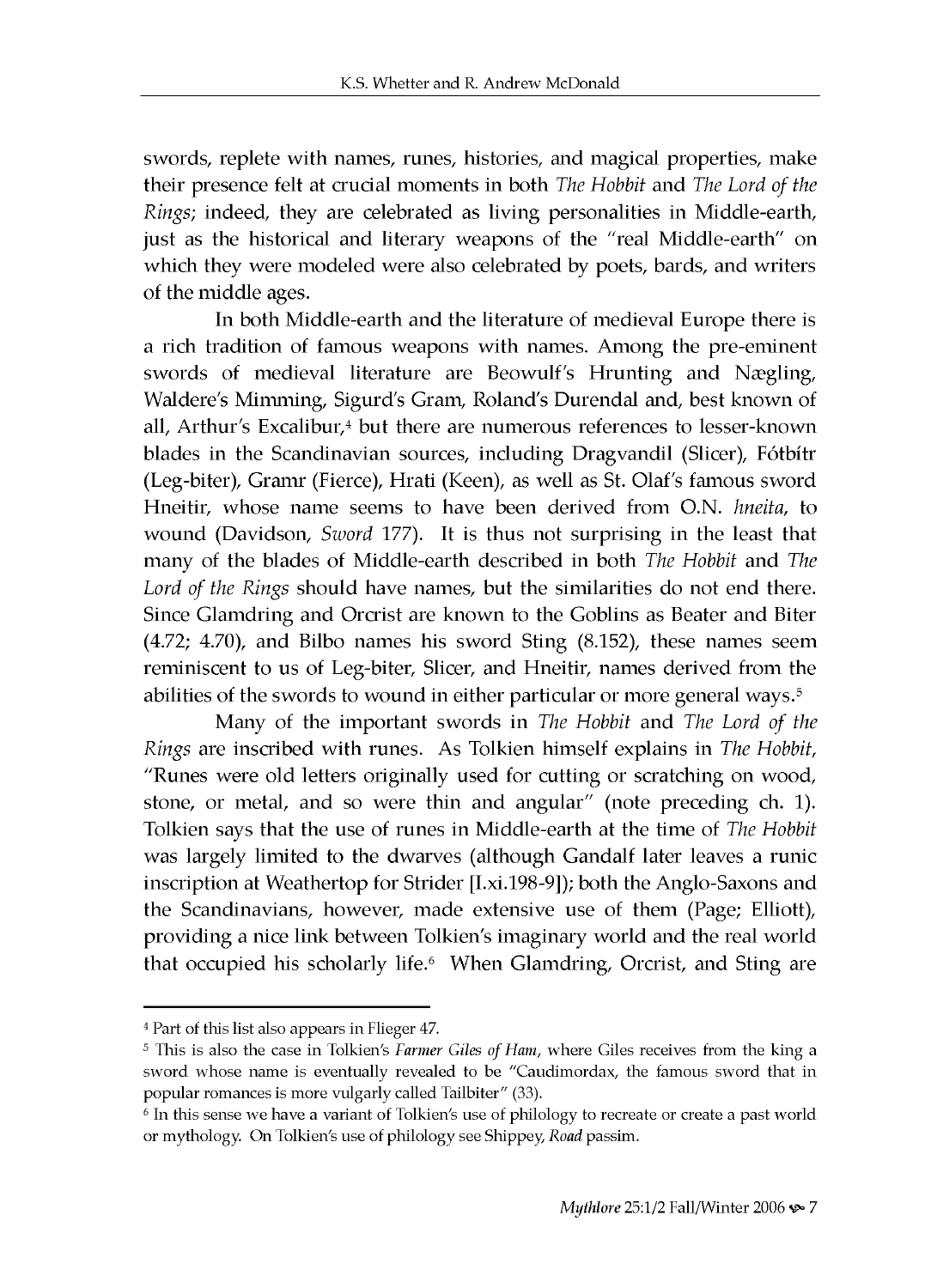first found in the cave of the trolls in *The Hobbit*, Gandalf remarks that "These look like good blades  $[...]$ . They were not made by any troll, nor by any smith among men in these parts and days; but when we can read the runes on them, we shall know more about them" (2.51). The nature of the blades is made clearer when the party arrives at Rivendell, and Elrond, who "knew all about runes of every kind," examines the swords:

**"They are old swords, very old swords of the High Elves of the West, my kin. They were made in Gondolin for the Goblin-wars. They must have come from a dragon's hoard or goblin plunder, for dragons and goblins destroyed that city many ages ago. This, Thorin, the runes name Orcrist, the Goblin-cleaver in the ancient tongue of Gondolin; it was a famous blade. This, Gandalf, was Glamdring, Foe-hammer that the king of Gondolin once wore. Keep them well!" (3.59)**

In *The Lord of the Rings,* the shards of Narsil are reforged by Elvish smiths before the Company of the Nine departs from Rivendell; traced on the blade is "a device of seven stars set between the crescent Moon and the rayed Sun, and about them was written many runes" (II.iii.290). At least one of the Westernesse blades acquired by the hobbits from the barrowtreasure is likewise inscribed with runes, for when Pippin gazes at his sword before the gates of Mordor, "the flowing characters of Númenor glinted like fire upon the blade" (V.x.168).7

As swords with runic inscriptions, the Middle-earth blades may be placed in a rich tradition of medieval sword-lore. Tolkien's 1936 lecture on *Beowulf* changed the face of *Beowulf* scholarship, and Beowulf's battle with Grendel's dam is dominated by swords.<sup>8</sup> The first is Hrunting, loaned to Beowulf by Unferð and said to be damascened and ring-patterned on its edge  $(1459 \text{ and } 1521)$ .<sup>9</sup> The giant-sword taken by Beowulf from the monsters' lair beneath the lake is likewise "ring-marked" and inscribed with

<sup>&</sup>lt;sup>7</sup> Tailbiter, the sword in *Farmer Giles*, is also decorated with runes (32).

<sup>8</sup> Unless otherwise stated, all references to *Beowulf* are by line number to the Liuzza translation. Quotations in Anglo-Saxon are from the Klaeber edition.

<sup>&</sup>lt;sup>9</sup> Although *atertanum fah* (1459) literally means "[decorated or] etched with poison-stripes" (as Liuzza translates), it probably reflects ornamental markings and so could be translated as "adorned with deadly crawling patternings." See Wrenn and Bolton, ed., *Beowulf* n. to 1459, and Klaeber, ed., *Beowulf* n. to 1459b-60a. Liuzza's "ornamented" for *brodenmxl* (1616) might also be more specific (if less elegant), something like "damascened" or "woven with a wavy pattern."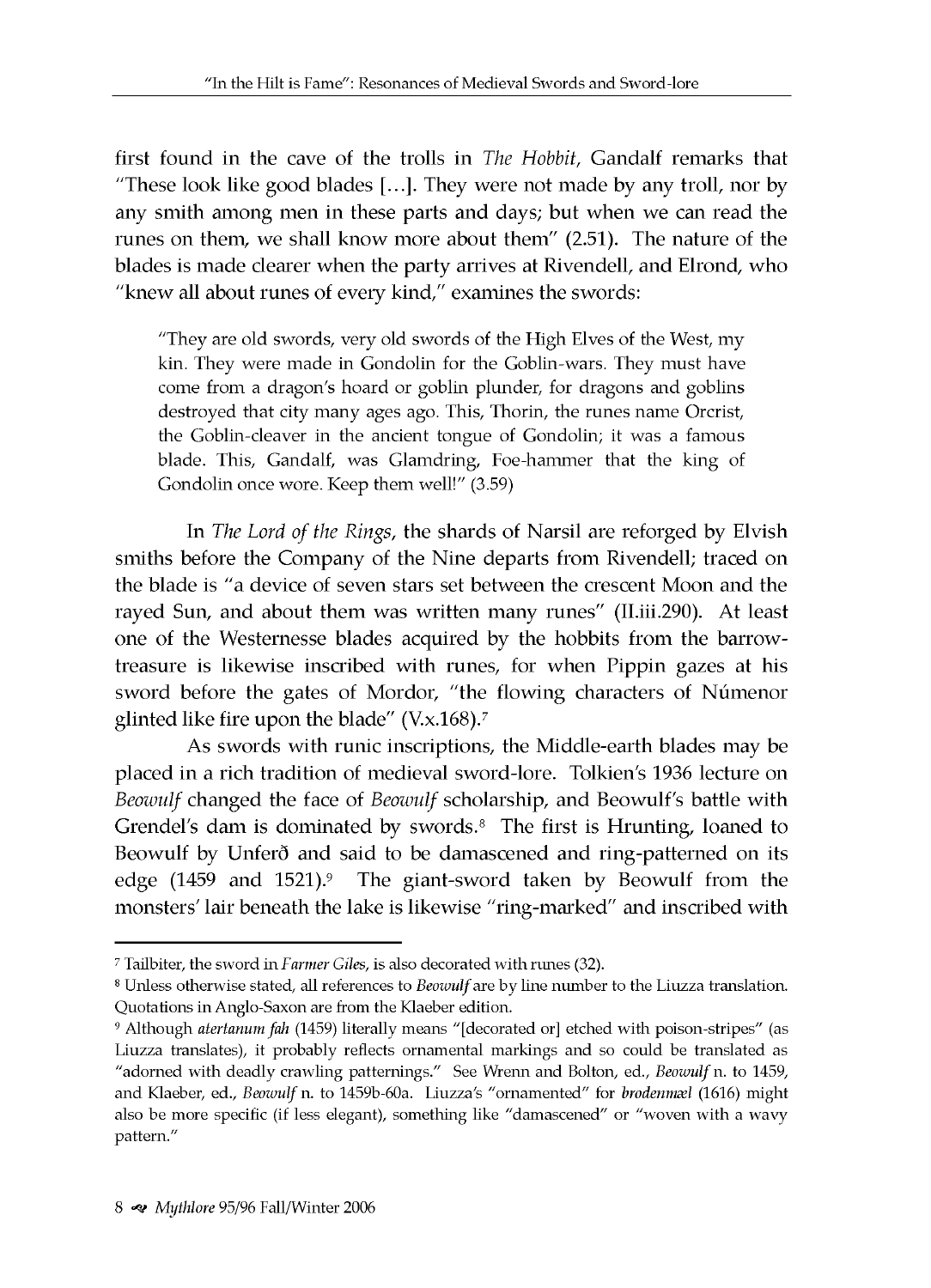a wavy pattern (1564 and 1616), as is Beowulf's (un-named) sword at 1489. Although the blade of the giant-sword melts "just like ice" (1608), Beowulf returns to Heorot and presents the hilt to Hrothgar:

> **Hrothgar spoke - he studied the hilt of the old heirloom, where was written the origin of ancient strife [...]. Also, on the sword-guard of bright gold was rightly marked in rune-letters, set down and said for whom that sword, best of irons, had first been made, with scrollery and serpentine patterns. (1687-89, 1694-98)**

A nother Anglo-Saxon poem, *Solomon and Saturn* (identified by Shippey, *Author* 24-5 as a source for some of Gollum's riddles in the riddlegame in *The Hobbit,* chapter 5), contains one of the few identified references in literature to the cutting of runes upon a sword, where it is said of the Devil that "He writes upon his weapon a great number of deathmarks, baleful letters; he cuts them on his sword" (qtd. in Davidson, *Sword* 151).<sup>10</sup> Similarly, in the *Saga of the Volsungs* (a work which Tolkien knew well),<sup>11</sup> the Valkyrie Brynhild gives Sigurd knowledge of "victory runes" which are carved in the hilt and blade of a sword:

> **Victory runes shall you know If you want to secure wisdom, And cut them on the sword hilt, On the center ridge of the blade, And the parts of the brand, And name Tyr twice. (ch. 21, p. 68)**

In each of these cases, the dam ascening or runes indicate the importance of the sword and its bearer. These examples aside, swords with runic inscriptions are actually relatively rare in medieval literature. They are, however, somewhat more familiar from archaeology. In her seminal

<sup>&</sup>lt;sup>10</sup> We wonder if there is an echo here of the inscription engraved by Sauron on the One Ring.

<sup>&</sup>lt;sup>11</sup> Tolkien had composed a long, unpublished poem in Old Norse based upon the Edda material dealing with Sigurd and Gunnar: see *Letters* pp. 379 and 452.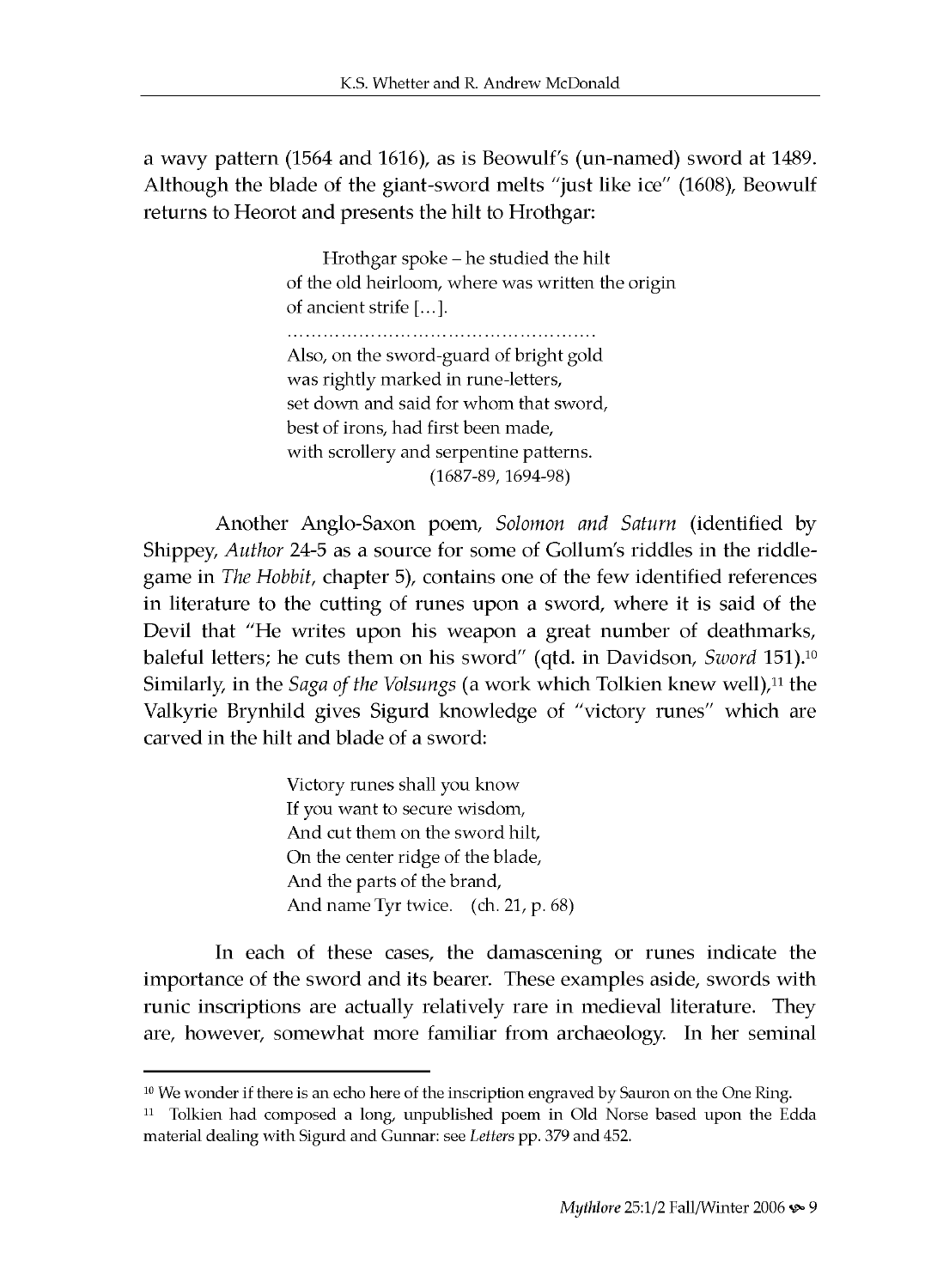study of the sword in Anglo-Saxon England, a study which includes a good deal of Old Norse material as well, Hilda Davidson discusses examples of swords with runic inscriptions (Sword 42-50, 77-82, 96-103). Davidson notes that, although few examples have survived, the use of runes on swords continued in the north-west until Viking times (102-3); interestingly, however, it is also pointed out that "Contrary to popular belief, runes are not commonly placed on sword-blades, and all the known examples are on hilt or scabbard" (43). Exactly what these inscriptions record is a tricky matter to resolve, subject as it is to a good deal of interpretation, but there is general agreement that the name of the owner, the maker, the sword itself (or a combination thereof) could be recorded (82). To give but one example, a sword discovered in Norway in 1880 and probably of twelfth-century date has a runic inscription on the hilt that reads "Auðmundr made me. Ásleikr ow ns me" (Davidson, *Sword* 80).12

Apart from the fact that they may be inscribed with runes, considerable attention is also devoted to the appearance of Middle-earth swords. When Tom Bombadil rescues the hobbits, for instance, we get a description of the barrow treasure, including the swords:

**For each of the hobbits he chose a dagger, long, leaf-shaped, and keen, of marvellous workmanship, damasked with serpent-forms in red and gold. They gleamed as he drew them from their black sheaths, wrought of some strange metal, light and strong, and set with many fiery stones. (I.viii.157)**

Again, in the scene before the gates of Mordor, Pippin "drew his sword and looked at it, and the intertwining shapes of red and gold; and the flowing characters of Númenor glinted like fire upon the blade. This was made for just such an hour,' he thought'' (V.x.168). And it is at Rivendell that Elvish smiths reforge the shards of Narsil into the blade that Aragorn names Andúril: "Very bright was that sword when it was made whole again; the light of the sun shone redly in it, and the light of the moon shone cold, and its edge was hard and keen" (II.iii.290).

<sup>12</sup> For further discussion of inscribed swords, including the famous *Uflberht* and *Ingelri* blades, whose names are presumed to represent the marks of blade-smiths and workshops, see Peirce 7-10.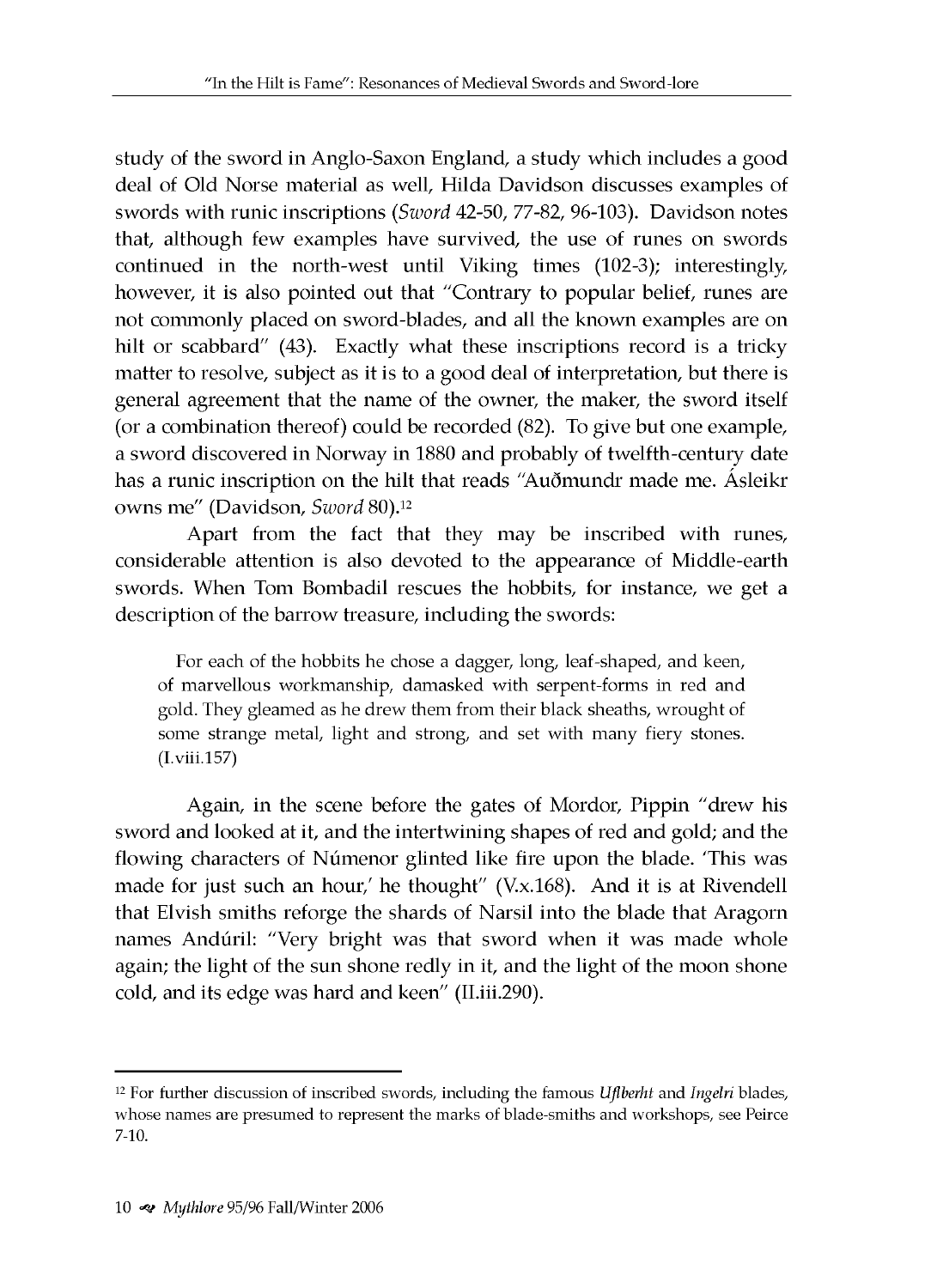Images of both coloured blades and of swords decorated with serpents are commonplace in the medieval myths and literature of northern Europe. One obvious set of parallels comes from passages in *Beowulf,* discussed above, about swords with damascened patterns, sometimes seemingly on the blades themselves, sometimes, as with the remnants of the giant-sword, on the hilt, which is described as having "serpentine patterns" (1698: *wyrmfah*), though "having serpentine colouring" may also be a possible translation. In light of the "intertwining shapes of red and gold" on Pippin's sword, it is worth noting that *wyrmfah* can also mean "coloured red" (Wrenn and Bolton, ed., *Beowulf,* glossary, s.v. *wyrm-fah*).13

Both colour and pattern are highlighted in one of the earliest descriptions of Germanic swords from an historical-literary context: a letter of Cassiodorus from about A.D. 500, expressing thanks for a gift of several swords sent to the Ostrogothic king Theoderic (d. 526). "The central part of their blades," Cassiodorus says, "cunningly hollowed out, appears to be [curled] with tiny snakes *[crispari posse vermiculis*], and here such varied shadows play that you would believe the shining metal to be interwoven with many colours" (qtd. in Davidson, *Sword* 105-6). In the *Helgakvitha Hjorvarthssonar* in the *Poetic Edda,* a Valkyrie speaks to Helgi and describes forty-six swords lying in Sigarsholm; one of them, shining with gold, is best of all:

> **In the hilt is fame / in the haft is courage, In the point is fear / for its owner's foes; On the blade there lies / a blood-flecked snake, And a serpent's tail / round the flat is twisted.** *(Poetic Edda* **verse 9, p. 277)**

Given these literary allusions to serpents twisting round the edges of blades, it is perhaps hardly surprising that some swords were even seen as having magical little serpents that crept along the blade. In *Kormak's Saga*, the hero borrows the famous sword Skofnung from Skeggi of Midfjord, who carefully instructs Kormak on its proper use. The sun is not to shine on the upper part of the hilt, and the sword is not to be wielded unless combat is imminent. Then,

<sup>&</sup>lt;sup>13</sup> On the difficulties of translating these terms see Cramp 63, 67.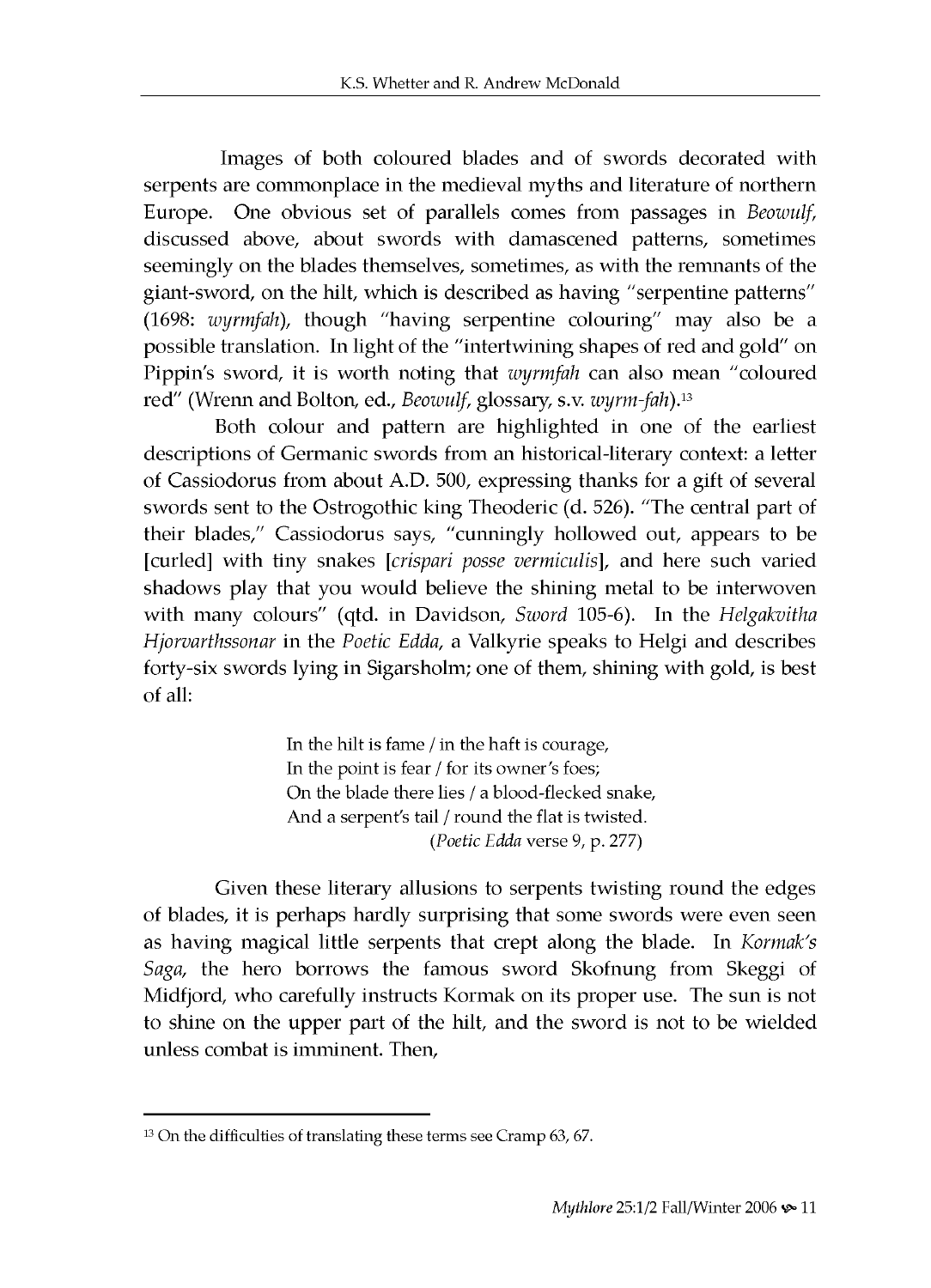**if you do find yourself on a battlefield, sit by yourself and draw it there, hold out the sword blade in front of you and blow on it; then a little snake will crawl out from under the boss. Turn the sword sideways and make it possible for him to crawl back under the boss again"** *(Complete Sagas* **I: 194).14**

Predictably, Kormak scorned the advice; the serpent came, was not treated properly, "and the spell of the sword was broken; it came out of the scabbard howling" (ibid). Appropriately enough, then, serpents figure prominently in Norse kennings for swords: "serpent of the shield," "snake," "battle-snake," "cutting serpent," and "serpent of blood" are all kennings for swords in Kormak's poetry *(Complete Sagas* I: 187, 197-8, 206, 223), and Snorri Sturluson, discussing poetic images, advises "call a sword a worm [...] and call the scabbard its path and the straps and fittings its slough;" he also provides the kenning "adder of battle" *(Edda* 170). The allusions to snakes on all of these blades are almost certainly due to the distinctive and colourful serpentine patterns resulting from either the unique patternwelding technique of forging swords in the early medieval era, or else the memory of swords produced using such methods (Davidson, *Sword* 130-1,166-7).15

The similarities between swords of Middle-earth and swords of early medieval Europe do not end with names, runes, colourful patterns and serpent forms entwined on their blades. There is also a literary tradition both within and without Middle-earth of outstanding swords with distinguished histories which are often passed down from generation to generation as heirlooms. In *Egil's Saga* the sword Dragvandil (Slicer) is presented to the hero, Egil Skallagrimsson, by his brother's friend Arnbjorn; the sword's previous owner was Egil's brother, Thorolf, who had acquired it from his father, Skallagrim, who had in turn received it from Grim Hairy-Cheeks, the son of Ketil Haeng (*Complete Sagas* I: 125). Sometimes the name of the sword itself is even indicative of its history, as is the case with the sword Aettartangi, whose name means literally "sword of generations" (Davidson, *Sword* 171-2). Ingim und Thorsteinsson first acquired it in *The Saga of the People of Vatnsdal by tricking the Norwegian skipper who owned* it; we are then told: "Father and son owned this sword for as long as they

<sup>&</sup>lt;sup>14</sup> All references to Icelandic sagas are to this edition, by volume and page number.

<sup>15</sup> A good discussion of the technique of pattern-welding is Davidson, *Sword* 23-36 and 217-24.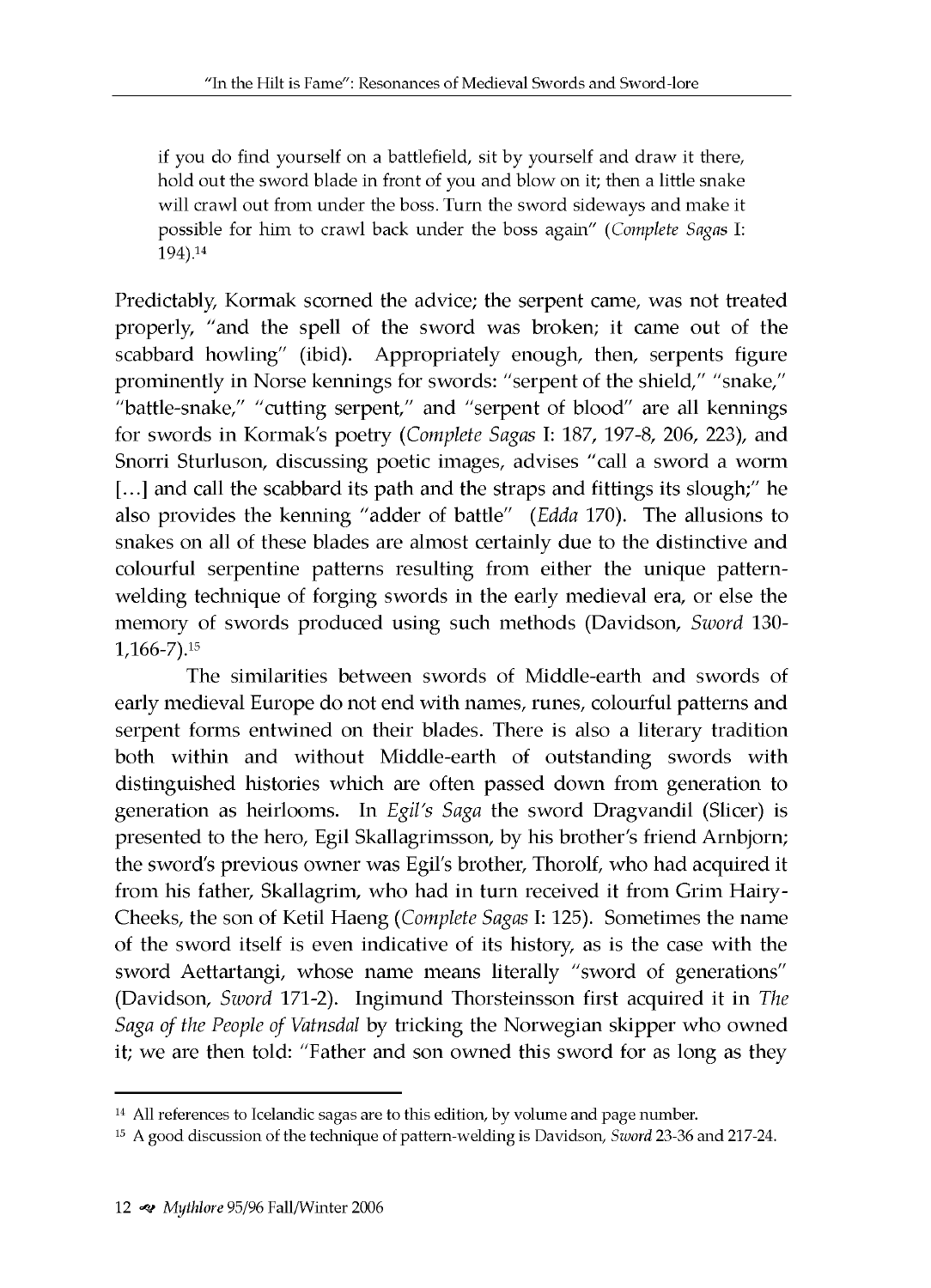lived, and they called it A ettartangi" *(Complete Sagas* IV: 23). After Ingimund dies, the sword passes to his son Jokul, who uses it on several occasions. The sword then reappears in *The Saga of Grettir the Strong* when Grettir's mother, Jokul's granddaughter, passes it on to him:

**Then she took an inlaid sword from under her cloak, a fine piece of workmanship.**

"This sword belonged to my grandfather Jokul and the most **prominent people of the Vatnsdal clan, and it brought them many** triumphs. Now I want to give you this sword. Make good use of it." *(Complete Sagas* **II: 70-1)**

King Olaf's sword, Hneitir (mentioned above), lost when Olaf was mortally wounded at the battle of Sticklestad in A.D. 1030, was picked up by a Swede, who fought with it and then returned to his farm in Sweden. The "Saga of Hákon the Broadshouldered" in *Heimskringla* relates that "he had the sword in his possession all his life, and after him, his son; and then one after the other of his kinsfolk had it. And whoever handed it on to another told the name of the sword and whence it came" (Sturluson 786-7). But the story of Hneitir does not end there, for the sword eventually came into the possession of a member of the Varangian guard at Byzantium *(Mikligarðr—* "the Great City"—to the Norsemen), was purchased by the Emperor himself, and was placed above the altar in Saint Olaf's church, which was maintained by the Varangians (Sturluson 786-7). Historical examples of ancient swords passed down from generation to generation are also known. In 1015, Athelstan, the eldest son of King Æthelred II (978-1016), who predeceased his father, made the following bequest in his will: "And to my brother Edmund I grant the sword which belonged to King Offa" *(Eng.Hist.Doc.* no. 129). By then, this sword was at least two hundred years old, and it might even be that this was the "Hunnish sword" that Offa himself had received from Charlem agne in 796 *(Eng.Hist.Doc.* no. 197). It is scarcely surprising, then, that a common kenning for sword is "ancient heirloom" *(Beowulf* 1488, 1687, 2036, 2563; Peirce 1-2).

Just as many of the swords of Middle-earth carry runes and ornamentation, so too can most be considered ancient heirlooms. Thus, as we have seen, Elrond remarks of Orcrist and Glamdring that they "are old swords, very old" (3.59). Just how formidable a reputation Orcrist enjoyed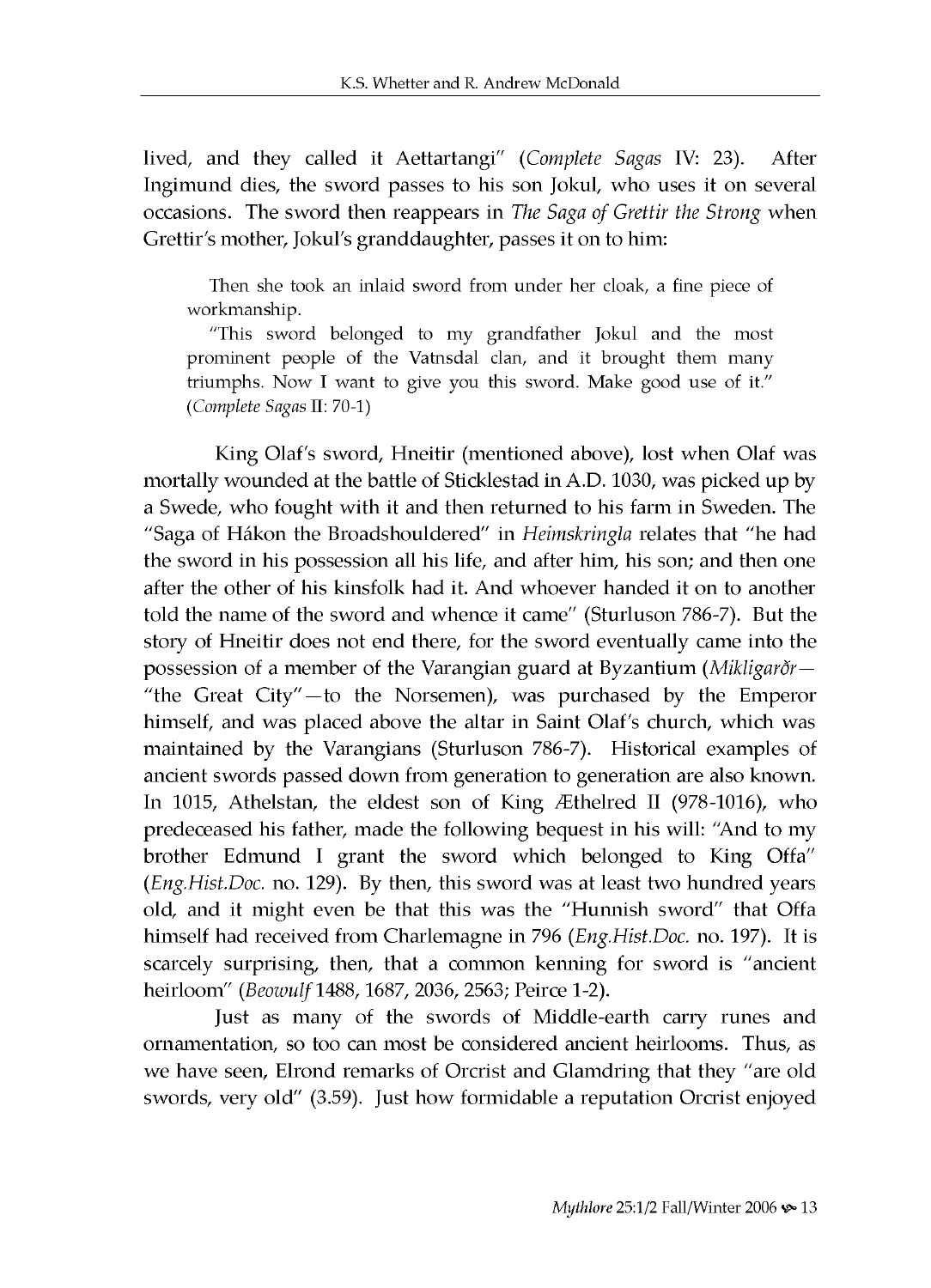is further revealed when the sword is discovered in the possession of Thorin by the Goblins under the Misty Mountains:

**The Great Goblin gave a truly awful howl of rage when he looked at it, and all his soldiers gnashed their teeth, clashed their shields, and stamped. They knew the sword at once. It had killed hundreds of goblins in its time, when the fair elves of Gondolin hunted them in the hills or did battle before their walls. They had called it Orcrist, Goblin-cleaver, but the goblins called it simply Biter. They hated it and hated worse any one that carried it. (4.70)**

More obvious in this regard, however, is Narsil, the Sword that was Broken, the shards of which have been passed down from generation to generation within the kindred of Elendil. Thus Aragorn proclaims at the Council of Elrond: "For the Sword that was Broken [...] has been treasured by his heirs w hen all other heirlooms were lost" (II.ii.260; cf. App. A, §I(iii) 323). The sword's importance is further attested when Aragorn, forced to leave Andúril outside the gates of Meduseld, threatens reprisals to any who should touch it (III.vi.115); the passing reference here to the sword's being forged by Telchar is part of its mystique.<sup>16</sup> Mention should be made in this context of another important weapon—not a sword this time—that is handed down from generation to generation in Middle-earth: the arrow that Bard uses to slay Smaug *(Hobbit* 14.236). As Shippey remarks, the arrow denotes Bard's heroic heritage as well as some of the more epic-heroic aspects of *The Hobbit (Author* 39).

A variation on such hereditary and storied weaponry comes when Bilbo, becoming more enamoured of both adventures and swords, names his blade after using it in the fight against the spiders: "'I will give you a name,' he said to it, 'and I shall call you *Sting'''* (8.152). Names are im portant, and just as all of these swords are seen to have histories, so Bilbo later passes Sting on to Frodo when they are reunited at Rivendell, thus allowing Frodo to take it with him on his own adventure:

<sup>&</sup>lt;sup>16</sup> Telchar's identity is alluded to but not explained; he seems to be a sort of primeval master craftsman, not unlike Wayland the Smith in Germanic myth or Ilmarinen the "everlasting craftsman" who forged the sky and the mysterious Sampo in the Finnish *Kalevala* 10: 277-8, 281ff. Elsewhere Telchar is identified as a dwarf smith, but it seems reasonable to suppose that Tolkien had these archetypes in mind—the *Kalavela* is certainly known to have been of considerable interest to him.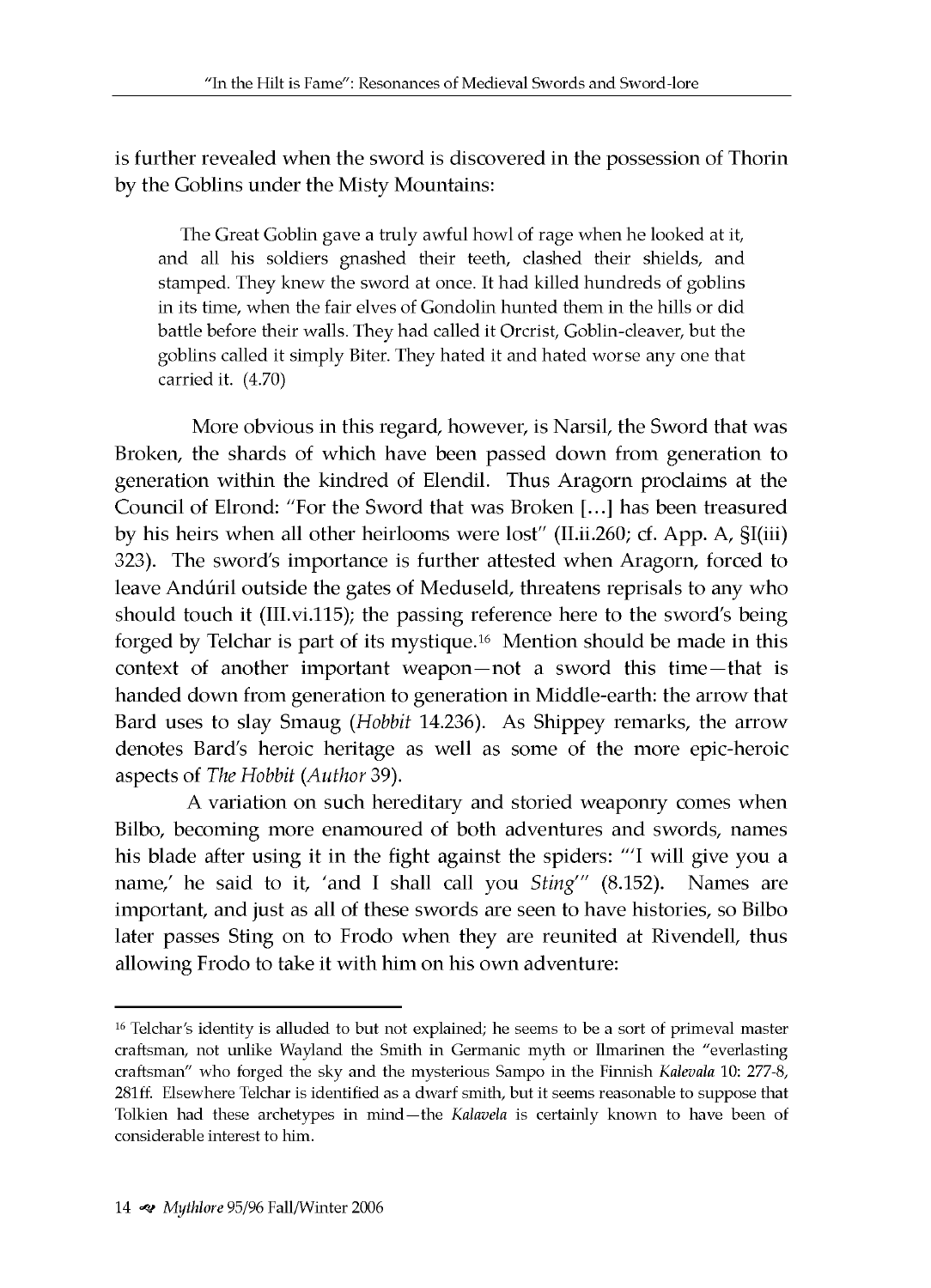**[Bilbo] took from the box a small sword in an old shabby leathern scabbard. Then he drew it, and its polished and well-tended blade glittered suddenly, cold and bright. 'This is Sting,' he said, and thrust it with little effort deep into a wooden beam. 'Take it, if you like. I shan't want it again, I expect.'**

**Frodo accepted it gratefully. (II.iii.290)**

It has been suggested that this scene is almost passed over, both in the telling and in readers' attentions, and that Tolkien has rendered "unobtrusive" an important heroic theme and image (Flieger 54-5), but the opposite is in fact the case; however "familiar and colloquial" the speech, the handing over of the sword stands out as belonging to an important tradition, especially given the similarity to Odin's thrusting of the sword Gram into the tree Barnstock in the *Saga of the Volsungs*, whence it will be drawn by the hero Sigmund *(Saga of the Volsungs ch. 3; pace Flieger* 54-5, who also notes the comparison with Odin). Consequently, what we see in *The Hobbit* and *The Lord of the Rings* is actually the unfolding of the history of Sting—in contrast to Narsil-Andúril or Glamdring, which already have preexisting histories. It is significant that Sting is not like these other blades in this respect, for that focuses our attention on its role in the hobbits' adventures and the way they become heroes in spite of themselves. But the acquisition of swords is one of the things that heralds the hobbits' transformation.

Swords of great antiquity and great value might be acquired from burial mounds or treasure hoards. The clearest indication of this in a Middle-earth context occurs when Frodo, Sam, Merry and Pippin cross the Barrow-downs after leaving Tom Bombadil, and are imprisoned by a Barrow-wight. Although his companions are overcome, Frodo resists the spell:

**He turned, and there in the cold glow he saw lying beside him Sam, Pippin, and Merry. [...] On their heads were circlets, gold chains were about their waists, and on their fingers were many rings. Swords lay by their sides, and shields were at their feet. But across their three necks lay one long naked sword. (I.viii.151-52)**

As Frodo looks about him he perceives that "Round the corner a long arm was groping, walking on its fingers towards Sam, who was lying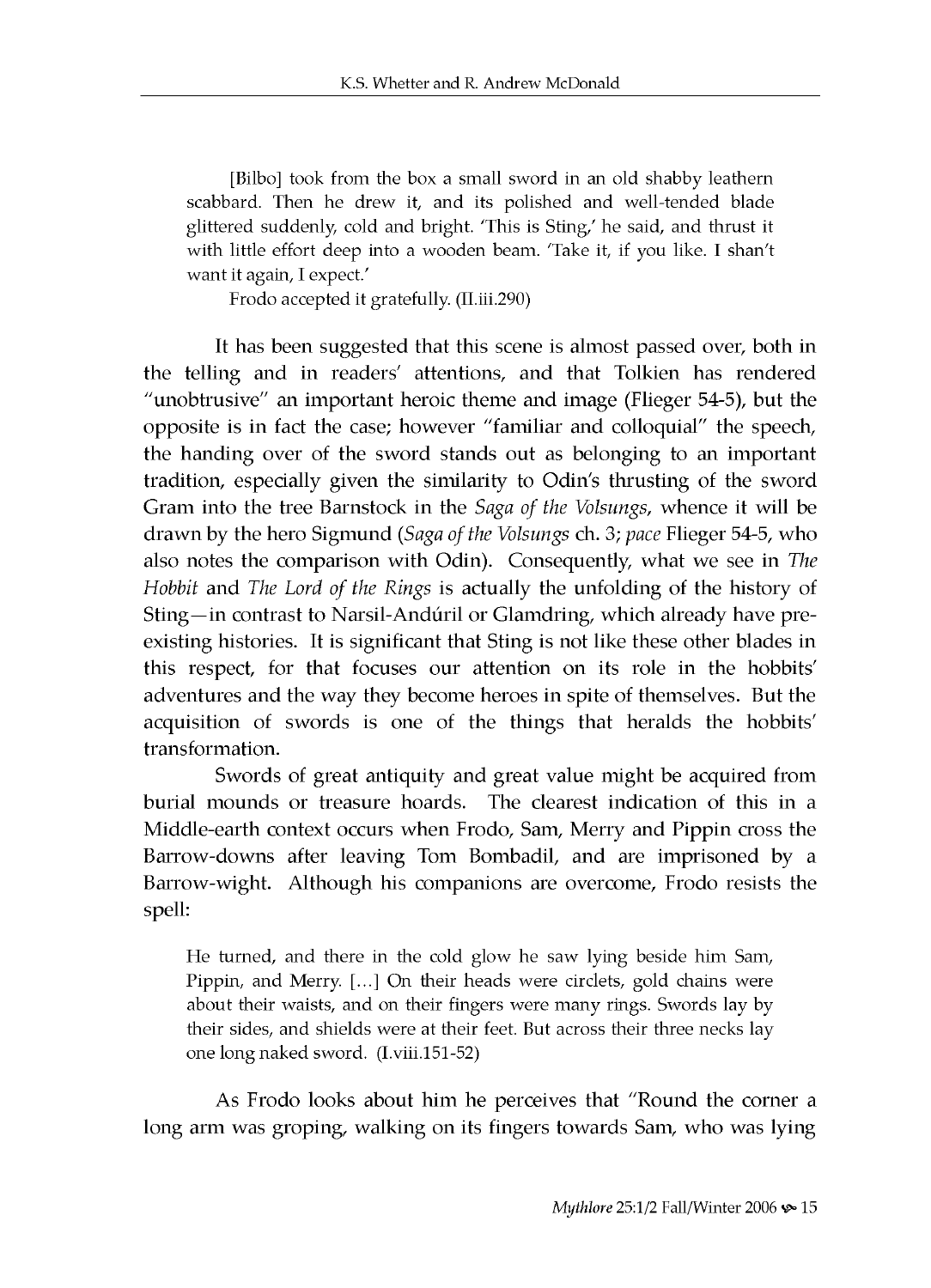nearest, and towards the hilt of the sword that lay upon him." Frodo's resolve suddenly hardens; he seizes a nearby sword, hews the arm and shatters the sword (152-53). Tom Bombadil is then summoned, who rescues the hobbits, destroys the barrow, and carries out "a great load of treasure" (154). It is from this treasure that Tom chooses daggers for the hobbits (described above), and we are told that "Whether by some virtue in these sheaths or because of the spell that lay on the mound, the blades seemed untouched by time, unrusted, sharp, glittering in the sun" (I.viii.157). Tom explains that "these blades were forged many long years ago by Men of Westernesse: they were foes of the Dark Lord, but they were overcome by the evil king of Carn Dûm in the Land of Angmar" (157). The episode is significant because apart from providing the weapons that are used by the hobbits throughout the story, one of which helps to slay the Nazgûl at the battle of Pelennor Fields (V.vi.117), it also foreshadows the adventures that lie ahead: "Fighting had not before occurred to any of them as one of the adventures in which their flight would land them" (I.viii.157). Here, too, the girding-on of swords signifies the hobbits' heroism.

The motif of swords acquired from burial mounds is likewise common in northern literature and mythology. Indeed, heroes who enter grave-mounds and emerge with treasure are a favourite story in the sagas (Ellis, *Hel* 35), and swords are often among the most valuable items that they acquire in this manner. A good example occurs in *The Saga of Grettir the Strong*, when the hero is staying with the farmer Audun and witnesses a huge burst of fire on a headland below the farm. This, Grettir proclaims, is a sure sign of buried treasure, and Audun concedes that "There's a mound on the headland [...] w here Kar the Old, Thorfinn's father, was buried" *(Complete Sagas* II: 74). Despite warnings, Grettir breaks into the burial mound, where he locates the treasure and its unwholesome guardian. After grappling with and decapitating the mound-dweller, Grettir liberates the treasure and takes it to Thorfinn's farm, w here it is examined. We are told that "Grettir had his eye on one piece of the treasure in particular, a fine short-sword. He said he had never seen such a good weapon before, and handed it over last of all" *(Complete Sagas* II: 75). Thorfinn recognizes the sword as a family heirloom and asks Grettir where he had acquired such a weapon. Grettir replies with a verse: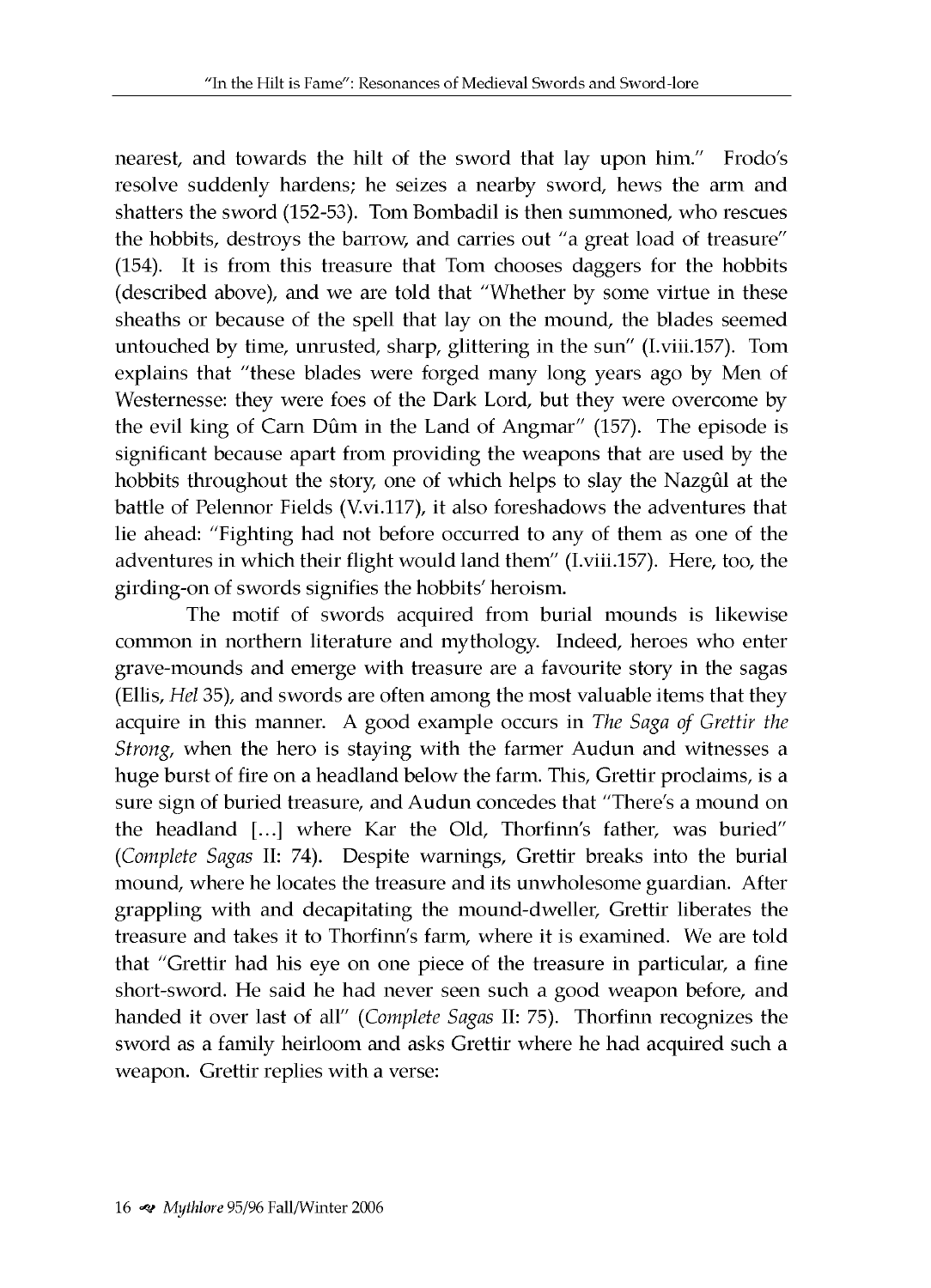**in a murky mound I gained hold of the sword that stretches wounds: a ghost was felled then. Were it mine, that scourge of men, that precious flash of flame crashing down on helmets,** would never leave my hand. *(Complete Sagas* **II: 76)**

Something very similar could be said for the swords acquired by the hobbits from the Barrow-wight!

But perhaps the finest example of an outstanding sword acquired from a burial mound is that of Skofnung, wielded by the legendary Danish king Hrolf Kraki. Described in *King Hrolf's Saga* as "the best of all swords borne by man in the Northlands" (304), Skofnung has mystical properties (outlined below). After the death of King Hrolf and his champions, the saga relates that "A burial mound was erected for king Hrolf, and his sword Skofnung laid beside him" (318). But the story of the sword does not end here: sometime in the late ninth century it is recovered from the mound by the Icelander Skeggi of Midfjord, w ho is "picked [...] to break into the burial mound of king Hrolf Kraki, and [take] out of it Hrolf's sword Skofnung [...] and many other treasures" (Íslendingabók. Landnámabók 212-3; trans. from Jones, *Kings* 161). The sword can then be traced through the hands of a variety of owners in several different sagas; it eventually ends up back in another burial mound when its owner, Gellir, dies and is buried at Roskilde after returning from Rome. *The Saga of the People of Laxardal* relates that "Gellir had taken Skofnung abroad with him, and the sword was never recovered" *(Complete Sagas* V:119-20). Still another example of a famous sword in a barrow mound occurs in the Eddic poem "The Waking of Angantyr," in which Hervor visits the barrow of her father Angantyr and his brothers to obtain the cursed sword Tyrfing:

> **Angantyr, wake! I am Hervor, Tofa's child, your only daughter. Give me from your grave the great swift sword that once the dwarfs forged for Svafrlami! ("Waking" 249)**

A nd finally, in a neat reversal of ancient swords acquired *from* burial mounds, the early thirteenth-century Danish scholar Saxo Grammaticus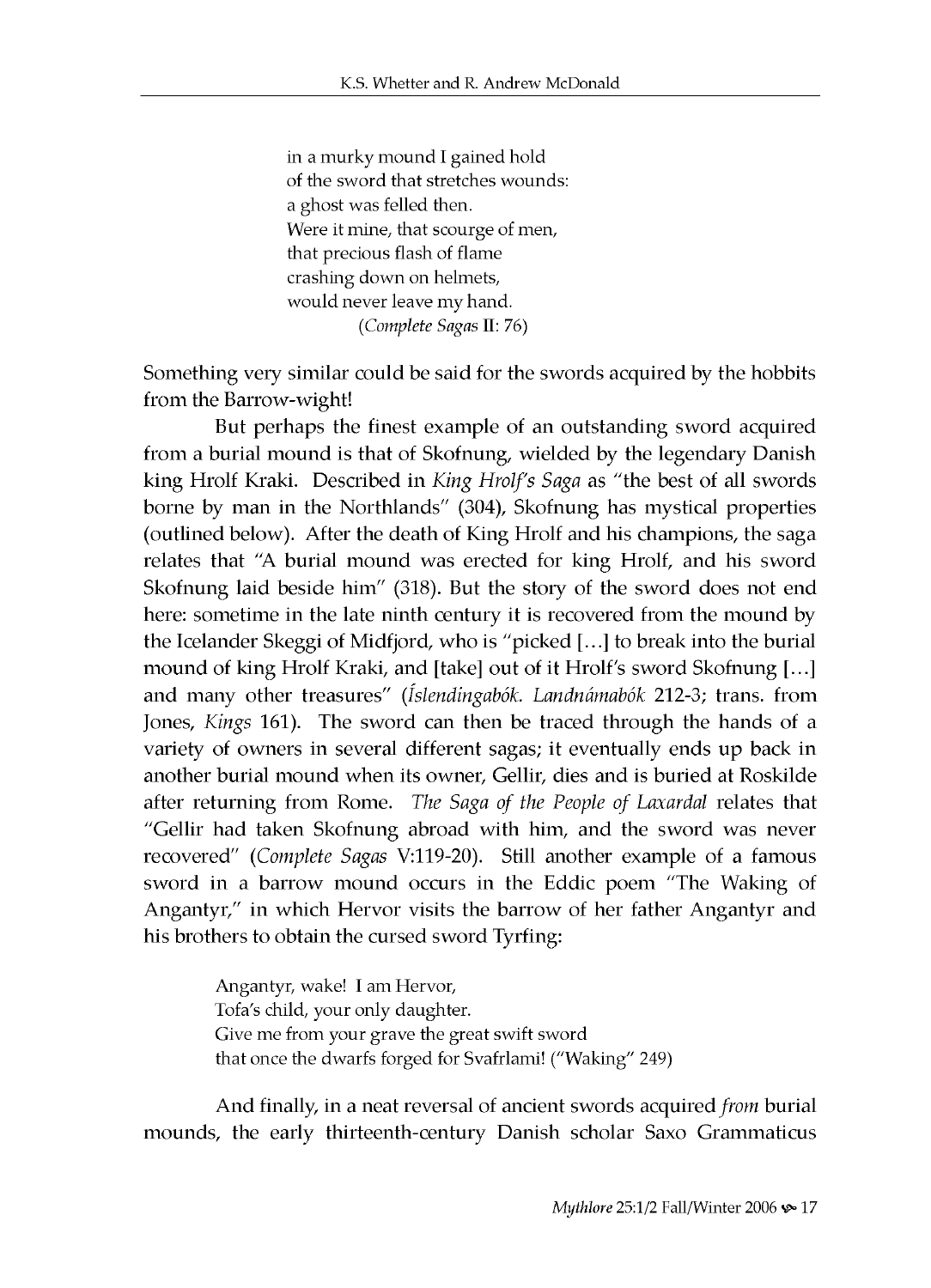(one of those medieval sources that Shippey says Tolkien knew "better than most of their editors" [Road, xi]), relates several episodes where treasured blades are hidden *in* the ground by aged kings in order to deny their use to others (Grammaticus I, Bk 4, p 108, and Bk 7, p 220).<sup>17</sup>

In a variation of swords acquired from burial mounds, valuable blades might also be acquired from the treasure hoards of dragons or monsters. In *Beowulf*, the hero slays Grendel's mother and decapitates the already dead Grendel with the extraordinary sword which he finds among the treasures in her underwater lair:

> **He saw among the armor a victorious blade, ancient giant-sword strong in its edges, an honor in battle; it was the best of weapons, except that it was greater than any other man might even bear into the play of battle, good, adorned, the work of giants. (1557-62)**

A nother famous example occurs in the *Saga of the Volsungs,* where Sigurd finds the sword Hrotti among the "enormous store of gold" accumulated by the dragon Fafnir, whom he has just slain (ch. 20, p. 66). There are clever, if subtle, echoes of this motif in M iddle-earth. Thus, in *The Hobbit,* when Bilbo first enters Smaug's lair, the dragon is sleeping amidst "piles of precious things, gold wrought and unwrought, gems and jewels, and silver red-stained in the ruddy light" (12.206). As Bilbo takes in the scene, he notices that behind Smaug "could dimly be seen coats of mail, helms and axes, swords and spears hanging" (ibid). In a different parallel with *Beowulf*, where the theft of a cup awakens and enrages the dragon (2208-2315; cf. Shippey, *Author* 36), Bilbo chooses to make off with "a great two-handled cup" (12.206) from the hoard, and nothing more is heard of swords acquired from the dragon treasure. There are, however, hints that Orcrist and Glamdring had, at one time, been part of a dragon's hoard, for w hen Elrond examines their runes he is puzzled by their presence in the trolls' lair, concluding that "They must have come from a dragon's hoard or

<sup>17</sup> Many weapons are, of course, known from archaeological contexts (see Davidson, *Sword* passim), some of these from burial mounds. Among the treasure discovered in the famous shipburial in Mound One at Sutton Hoo in the summer of 1939—by which time Tolkien had begun work on the sequel to *The Hobbit*—was a fine example of an Anglo-Saxon pattern-welded blade: see Evans 42-4.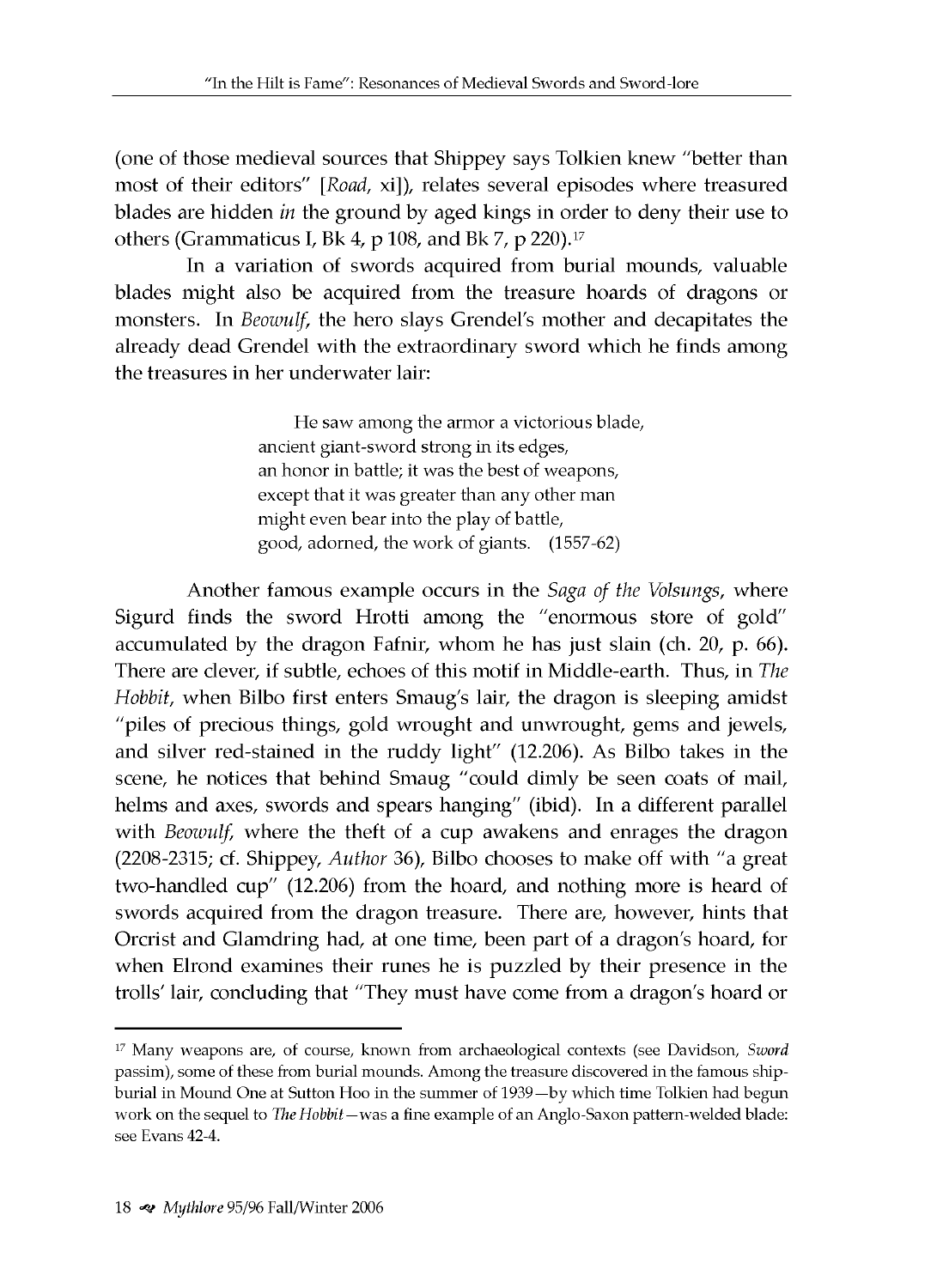goblin-plunder, for dragons and goblins destroyed that city many ages ago"  $(3.59)$ .

Old swords are treasured not just because of their age, which proves their worth, but also because they are often believed to possess mystical powers (Siddorn 68). A good example of this is the sword Skofnung, discussed above, which "sang aloud w hen it felt the bone" *(King Hrolf and His Champions* 312). As a concomitant to this the sword has a life-stone said to offer healing powers to those whom the blade has injured. As is explained to Kormak when he borrows the sword for a duel, Skofnung is also hedged round with rituals and taboos, including not wielding the sword unless in preparation for combat and blowing on it until a little serpent appears. The fact that Kormak ignores the ritual and breaks "the spell of the sword" *(Complete Sagas I*: 193-4) only serves to remind us of its magical properties.

Other swords have supernatural origins. In Fragment A of the Anglo-Saxon poem *Waldhere*, for instance, we are told that Waldhere's blade Mimming was manufactured by the legendary smith Wayland. Gram, the sw ord of the famous hero Sigurd, is said to be "seven spans long" *(Saga of the Volsungs* ch. 23, p. 72), and the finest of swords. It is also, as noted above, thrust by Odin himself into the huge tree Barnstock, and can be withdrawn only by Sigurd's father, Sigm und (*Saga of the Volsungs* ch. 3, p. 38). There is an obvious parallel here with that most famous medieval sword, the one drawn by Arthur from the stone and anvil to proclaim his kingship. In some versions of the legend, including Sir Thomas Malory's *Le Morte Darthur*, this sword is called *Excalibur*, but *Excalibur* is also the name of the sword given to Arthur by the Lady of Lake (q.v. Malory 65.10-19). Even with no other special attributes this Excalibur's origins testify to its supernatural qualities. Further confirmation of this comes with the sword's scabbard, which guarantees that Arthur will lose no blood no matter how many wounds he bears (Malory  $54.3-6$ ).<sup>18</sup>

Unquestionably the swords of Middle-earth possess mystical powers. Glamdring, Orcrist, and Sting glow when Orcs or Goblins are

<sup>&</sup>lt;sup>18</sup> Perhaps cf. Narsil-Andûril's "elvish sheath" (III.vi.115) or the "black sheaths, wrought of some strange metal" (I.viii.157), which hold the hobbits' Westernesse blades.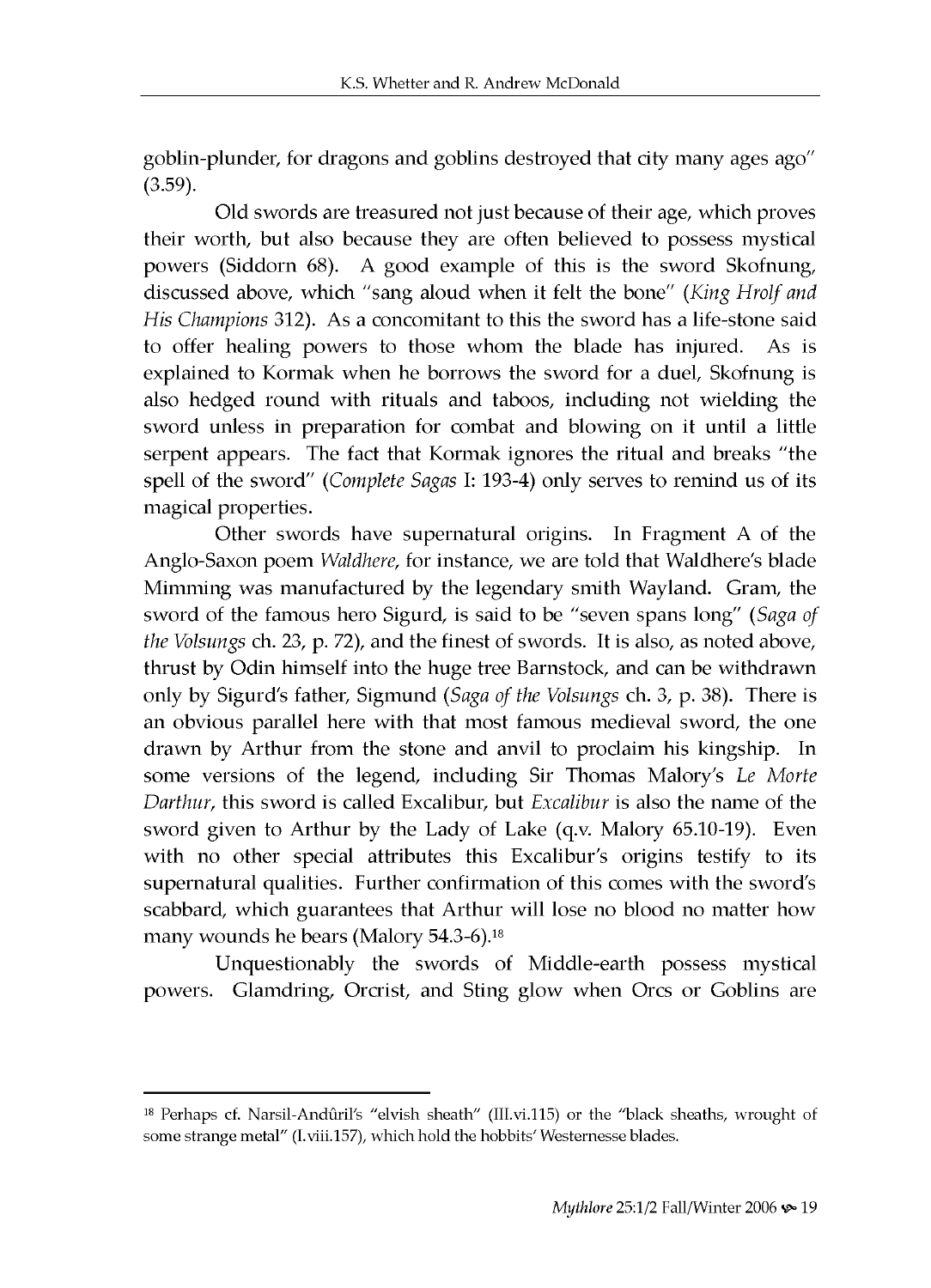near.<sup>19</sup> When the Goblins under the Misty Mountains have been whipped into a frenzy by the discovery of Orcrist in the possession of Thorin Oakenshield, Gandalf comes to the rescue of the dwarves with pyrotechnics and sword; Glamdring, we are told, "flashed in the dark by itself. It burned with a rage that made it gleam if goblins were about; now it was bright as blue flame for delight in the killing of the great lord of the cave" *(Hobbit* 4.72). When Thorin and Gandalf subsequently face their pursuers down, the goblins "came scurrying round the corner in full cry, and found Goblincleaver and Foe-hammer shining cold and bright right in their astonished eyes" (4.73). Later, when Bilbo is separated from the dwarves and about to encounter Gollum, he puts his hand to the hilt of his sword and draws it out: "It shone pale and dim before his eyes. 'So it is an elvish blade, too,' he thought; 'and goblins are not very near, and yet not far enough.'" (5.75). In *The Fellowship of the Ring, when the Company is trapped in Moria by Orcs,* "Glamdring shone with a pale light, and Sting glinted at the edges" (II.v.338); when Gandalf fights the Balrog on the Bridge at Khazad-dûm, Glamdring glitters white against the Balrog's flaming red blade (II.v.345). Sting also gleams as Sam fights Shagrat whilst searching for Frodo (VI.i.183). When Aragorn fights at Helm's Deep Andúril, too, "gleam[s] with white fire" (III.vii.139), and it is similarly said to shine when Aragorn draws it prior to embarking on the Paths of the Dead (V.ii.55).

In contrast, swords that glow of their own accord seem to be a rarity in the literature of early medieval Europe, though according to the twelfthcentury *Landnamabok,* Ingolf Arnarson's blood-brother, Leif, acquires a shining sword from an underground chamber in Ireland. This sword is further important for signifying Leif's name, since as a result of acquiring the sword he becomes known as *Hjorleif*: the first element of the name, *Hjor*, means sword (*Book of Settlements* 19 and n. 12). Other important medieval blades gleam and flash, as when Roland attempts to break Durendal on a stone just before his death, lamenting, "Oh, Durendal, how beautiful you are, how clear, how bright! / How you shine and flash against the sun!" (II. 2316-7). In Malory's Morte Darthur King Arthur routs Lot and the rebel kings by drawing the sword Excalibur (in this case, the Sword in the Stone), which shines in his enemies' eyes with a "light lyke thirty torchys" (19.20-1).

<sup>19</sup> Mention should again be made of Farmer Giles' sword Tailbiter, which of its own volition flashes and "will not stay sheathed, if a dragon is within fives miles" (34; for the flashing see 31 and 42).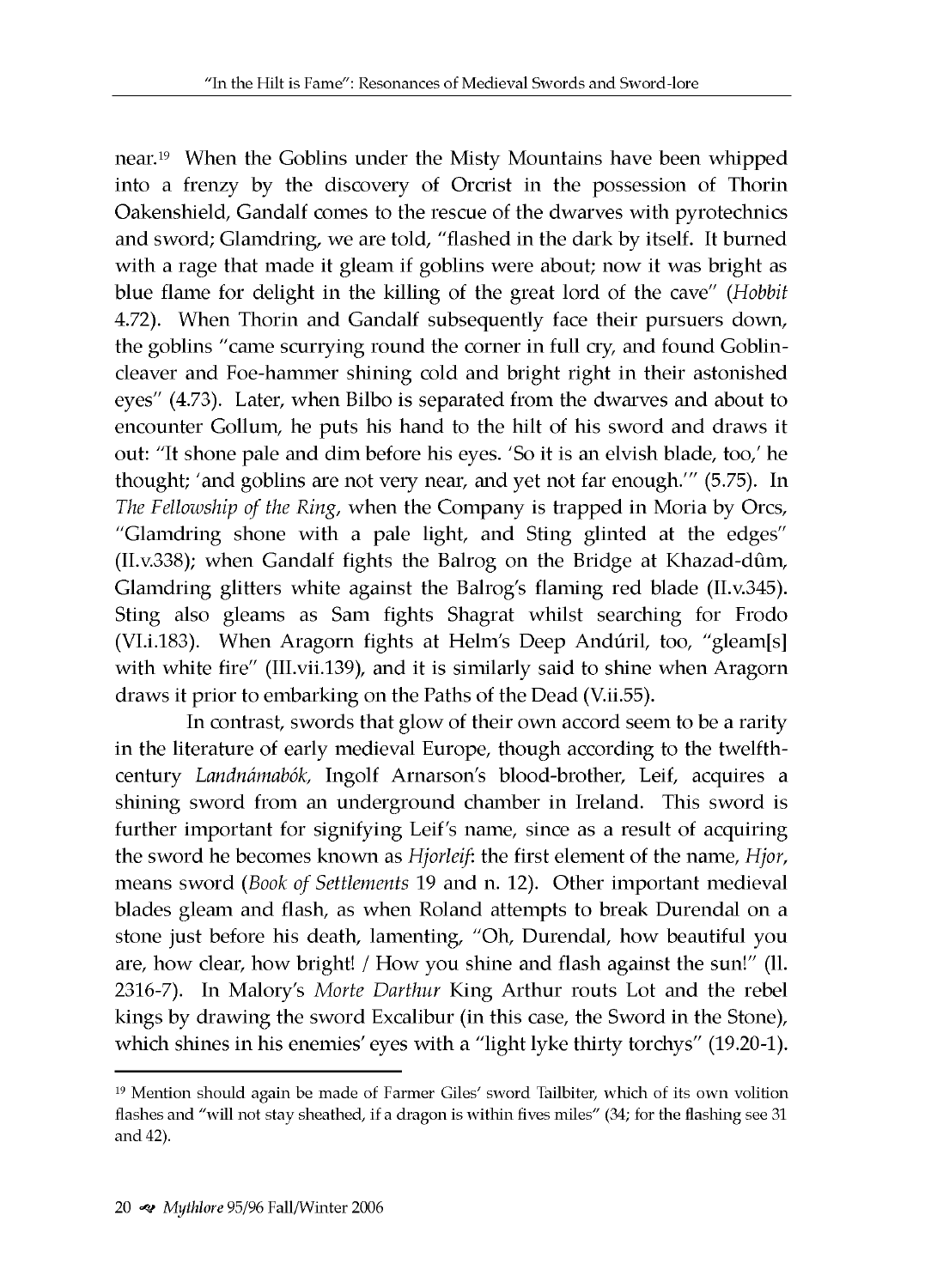Saxo Grammaticus mentions a sword named Lyusing (Lysingr), which means "gleaming" or "shining" (I, Bk 7, p 222 and II, p 118 n 88), and the name of Thor's hammer, Mjöllnir, may also mean "lightning" or "bright one" (Orchard s.v. *Mjöllnir*). The Irish hero Cúchulainn's mastery of weapons extends to the mysterious *gae bolga*, the meaning of which is far from clear, but which may likewise mean something like "javelin of lightning" (Markale 90), suggesting both a magical and formidable weapon. Of even greater interest to Tolkien as a philologist would be the fact that *Beowulf* contains two closely related and apparently unique kennings for sword, *beadoleoma* and *hildeleoman,* "battle-light" or "flashing sword" (1143, 1523; and cf. 2578), which seem to describe the light given off by a moving sword (Lee 61-2). Other kennings used for swords also evoke light: "Odin's Flame," "Torch of the Blood," and "The Sea-King's Fire," for instance (Peirce 2). It seems likely that these kennings and descriptions of gleaming, flashing swords, particularly those from *Beowulf*, have been adapted into mystical Middle-earth swords that physically glow when enemies are near or that shine in battle. Indeed, we might go farther and say, in this instance, that we have a possible source in *Beowulf*, or even a series of sources. We certainly seem to have what Shippey describes as "creation from philology" *(Road* 57): that is to say, the manner in which Tolkien worked not from ideas of plot but from words and names (92).

The swords that the hobbits acquire from the Barrow-wight mound do not glow, but as we have seen, other matters, such as runes, testify to their importance. It is also significant that both Pippin and Merry offer their swords as well as services to, respectively, Denethor and Théoden (V.i.28) and V.ii.50-1). Further, in events which are important both for Middle-earth and the hobbits' heroic development, Pippin looks at and reflects upon his blade before the battle at the Gates of Mordor  $(V.x.168-9)$ , and Merry uses his barrow-blade to strike the Witch-king (V.vi.117-20). None of the barrowswords are said explicitly to possess magical properties, but Merry's blade is clearly supernatural in some sense, for it is capable of wounding the Witchking when other blades and weapons cannot. After Merry strikes the wraith the blade melts:

**Then he looked for his sword that he had let fall [...]. And behold! there lay his weapon, but the blade was smoking like a dry branch that has**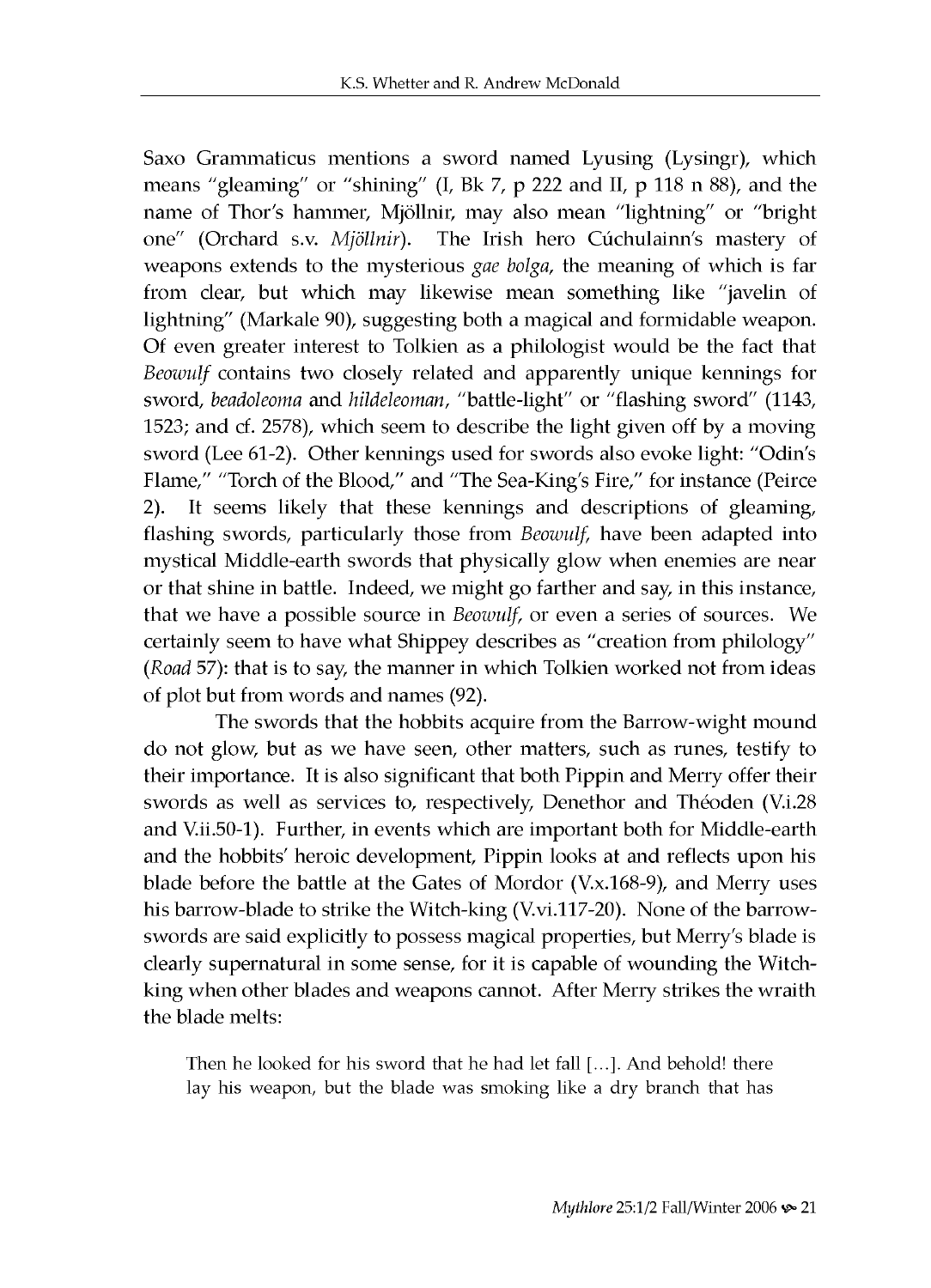**been thrust in a fire; and as he watched it, it writhed and withered and was consumed.**

**So passed the sword of the Barrow-downs, work of Westernesse. But glad would he have been to know its fate who wrought it slowly long ago in the North-kingdom when the Dunedain were young, and chief among their foes was the dread realm of Angmar and its sorcerer king. No other blade, not though mightier hands had wielded it, would have dealt that foe a wound so bitter, cleaving the undead flesh, breaking the spell that knit his unseen sinews to his will. (V.vi.119-20)**

Here, then, is another parallel with *Beowulf* and the giant-sword that melts after killing Grendel's dam and decapitating Grendel (1605-17, discussed above). The giant-sword, too, must be magical to some extent, for it is capable both of surviving Beowulf's great strength—unlike his own sword Nægling when fighting the dragon—and of wounding Grendel's dam when Hrunting cannot. The decapitation of Grendel is a more complex matter, for Grendel's imperviousness to weapons may have died with him, meaning we cannot say for certain whether this attests to the giant-sword's supernatural qualities. What is more certain is that we have variants of these scenes with the disintegration of Merry's sword, the melting of the Witch-king's blade after he stabs Frodo (I.xii.210), as well as the breaking of the swords Frodo uses against the Barrow-wight and the Witch-king (I.viii.153 and I.xii.210).

Throughout *The Lord of the Rings* especially, but also in *The Hobbit,* as in comparable tales from medieval Europe and the Classical world, arms and armour—often, but not always, swords—are important heroic signifiers. Indeed, often specific heroes are associated with specific weapons, weapons which add to that hero's heroic stature and reputation, and which may in fact prove to be unique to that individual. Thus both Achilles and Aeneas fight with armour forged by Hephaestus-Vulcan, and Achilles is further noted not only for being "far best of all" the Achaians at Troy, but for wielding the huge Pelian ash spear which only he can wield (see *Iliad II.769*, and XVI.140-44). The Irish hero Cúchulainn is similarly noted for being the only one of all her acolytes to whom the warrior-queen Scáthach teaches the *gae bolga* (Táin 44),<sup>20</sup> and it is with this mysterious but

<sup>&</sup>lt;sup>20</sup> It is interesting in this context that Tolkien tells us that the Rohan chieftan Fram slew a dragon named *Scatha* (App. A, § II-The House of Eorl 345-46). Another echo of Cúchulainn seems to come in the account of Helm's death (ibid 348), where the dead Helm remains upright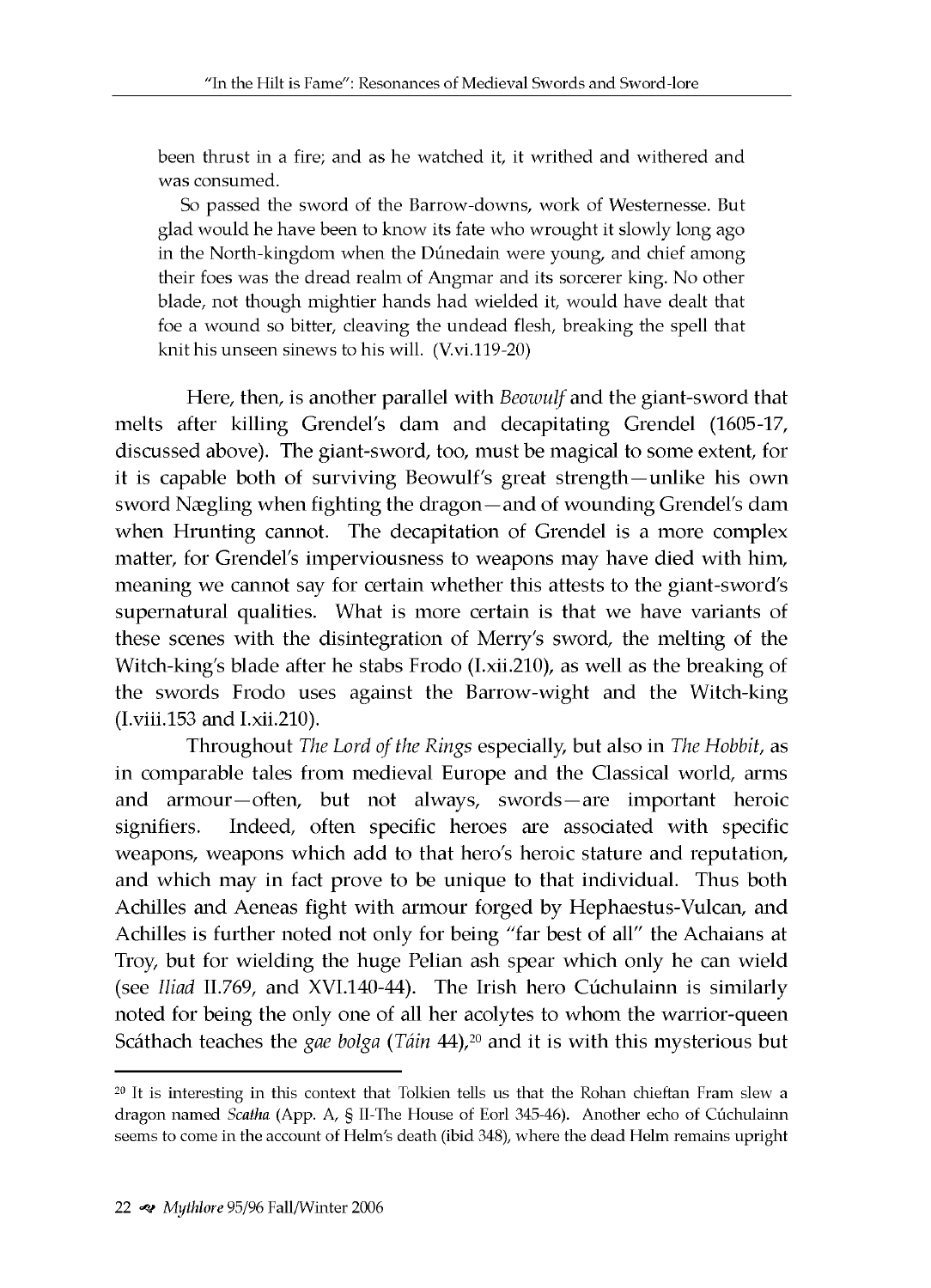potent weapon that Cúchulainn knowingly slays both his son and his friend and foster-bother Ferdia, the only two people, he says, who come near to matching him in battle *(Táin* 39-45; 196-205). Other heroes associated with particular weapons include Thor, who fights with the hammer Mjöllnir; Sigurd, who slays the treasure-hoarding dragon Fafnir with his sword Gram; and Beowulf, whose strength is such that no weapon is greater, but who is said to fight with the sword Hrunting against Grendel's dam, and the sword Nægling in his final, fatal, battle with the dragon. Hrunting is actually loaned to Beowulf by Unferð (1455-64), and although the sword fails (1519-28) Beowulf is careful not to give it any blame when he returns it (1659-60), just as the poet takes care to tell us about the episode—loan, failure and return of the sword—in the first place. Clearly, then, arms, swords, and their histories are as important to storytellers as the heroes who wield them. This is equally as true of Tolkien as of his Classical and medieval forerunners.

Arguably the most famous medieval example of a hero and accompanying weapon is King Arthur and the sword Excalibur. In one of several Arthurian parallels with *The Lord of the Rings*, Excalibur is a sign of Arthur's kingship, just as Narsil-Andúril signifies Aragorn's identity and kingship. As Aragorn says of the song in Gandalf's letter to Frodo, the verses "All that is gold does not glitter, / Not all those who wander are lost" "go with th[e] name" *Aragorn*, and the closing verses of this refrain are "Renewed shall be blade that was broken, / The crownless again shall be king" (I.x.182-84; see further Flieger 47-8). The Arthurian parallel continues in that in some versions of the legend, such as Malory and his sources, Excalibur is the sword Arthur wields after the Sword in the Stone has been broken—though Malory confusingly calls both swords Excalibur. Excalibur also marks Arthur's reign, for just as it comes from the stone or lake at the beginning of his reign, so it is returned to the waters whence it came after the final battle in which Arthur is (fatally) wounded. Narsil-Andúril similarly defines the Third Age, for it is used by Isildur to hew the finger with the One Ring from Sauron, thus closing the Second Age, while the reforging of the blade heralds the destruction of the Ring, the dissolution of Sauron, and the return of Aragorn son of Arathorn as king, thus closing the

and a figure of fear to his enemies, who will not approach the body. The dying Cuchulainn lashes himself to a post to ensure the same effect ("Tragical Death" 259-61).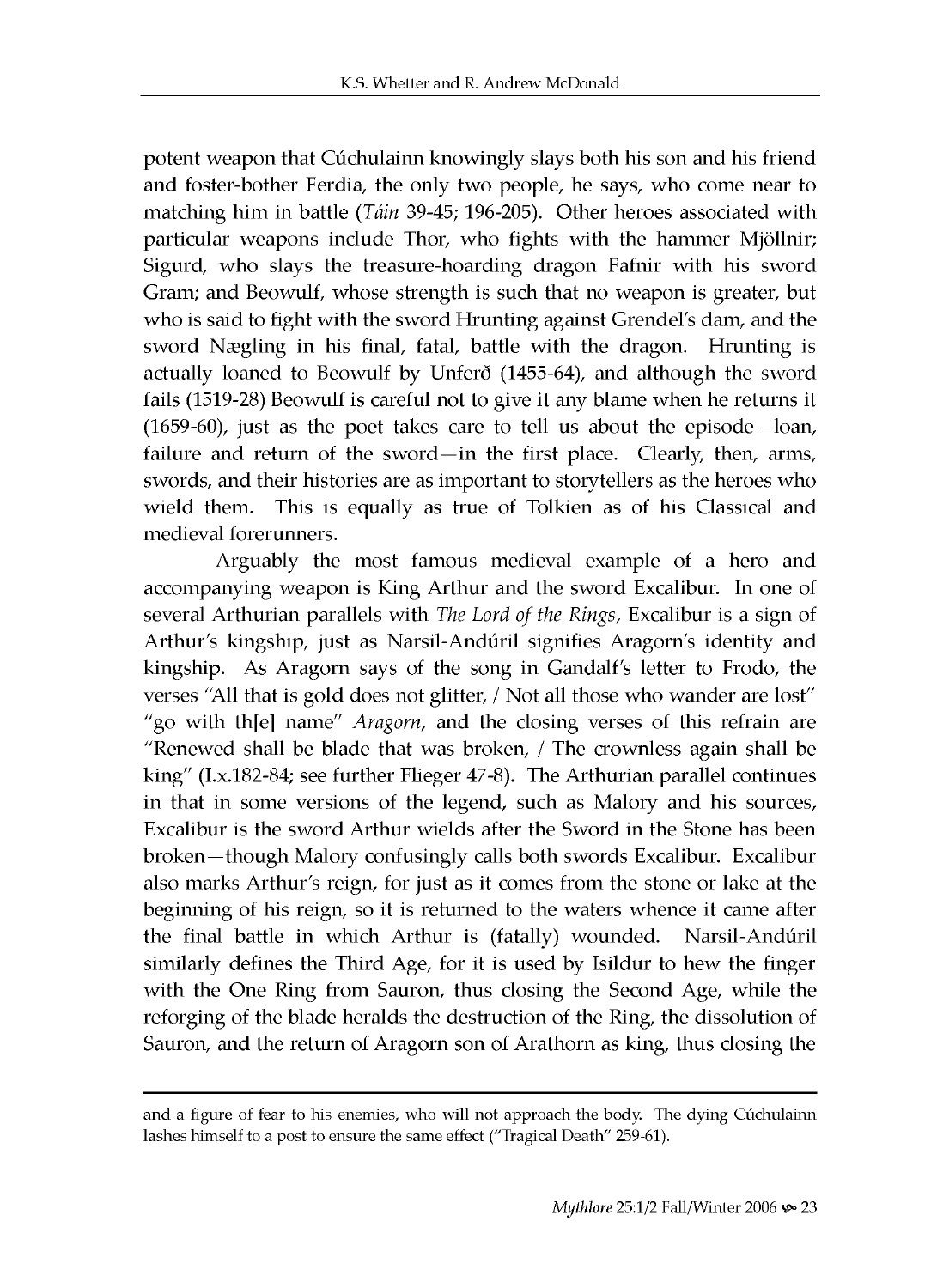Third Age. As Gandalf explains, "The Third Age of the world is ended, and the new age is begun; and it is your task to order its beginning and to preserve what may be preserved" (VI.v.249).

If, as Shippey observes, hobbits serve as a bridge between the ancient and heroic world of Middle-earth and the modern reader *(Author 6-*7), so do swords serve as a bridge between the hobbits and the heroic world and heroism. In this, if nothing else, swords are im portant to *The Hobbit* and The Lord of the Rings. Moreover, the resonances of medieval swords and sword-lore in *The Hobbit* and *The Lord of the Rings* provide a further illustration of the influences of the "northern mythological imagination" on Tolkien's work. In both of these works by Tolkien, as well as in the myth and literature of medieval Europe, we see swords with names, swords with runic inscriptions and damascened blades, swords that are ancient heirlooms and, perhaps most significantly, swords with magical properties and supernatural origins. The parallels are particularly evident in some places, such as Merry's Westernesse blade melting after striking the Nazgûl king, and the giant sword that Beowulf uses to slay Grendel's mother melting "just like ice" (1608), leaving only the hilt. Second, although there are places where a medieval sword may be a direct source of inspiration for a Middle-earth blade, by and large what we have is *influence* rather than explicit *borrowing*: blades of Middle-earth glow magically of their own accord in the presence of enemies or in battle, whereas blades of early medieval Europe gleam and glint in the sunlight; swords of early medieval Europe were rarely inscribed on the blades themselves, whereas this seems a more common place for inscriptions in Middle-earth. Even more significantly, Narsil-Andúril combines the characteristics of a famous sword of Norse myth-Gram-with that most famous of medieval swords, Excalibur. It has already been noted that Excalibur symbolizes and heralds Arthur's kingship and identity; Gram, meanwhile, is reforged (and renamed) when Sigurd takes the two fragments of his father's sword to Regin *(Saga of the Volsungs ch. 15, pp. 59-60)*. Narsil-Andúril similarly presents a sword-that-was-shattered which, when reforged, heralds Aragorn's identity as king and hero. This provides a further example of what one critic sees as Tolkien's "blended legacies" (Blumberg 74): a combination of Old English (in this case Old Norse) and medieval literature providing inspiration for aspects of Tolkien's work. Furthermore, "while Tolkien was clearly inspired by the many mythologies he studied, he rarely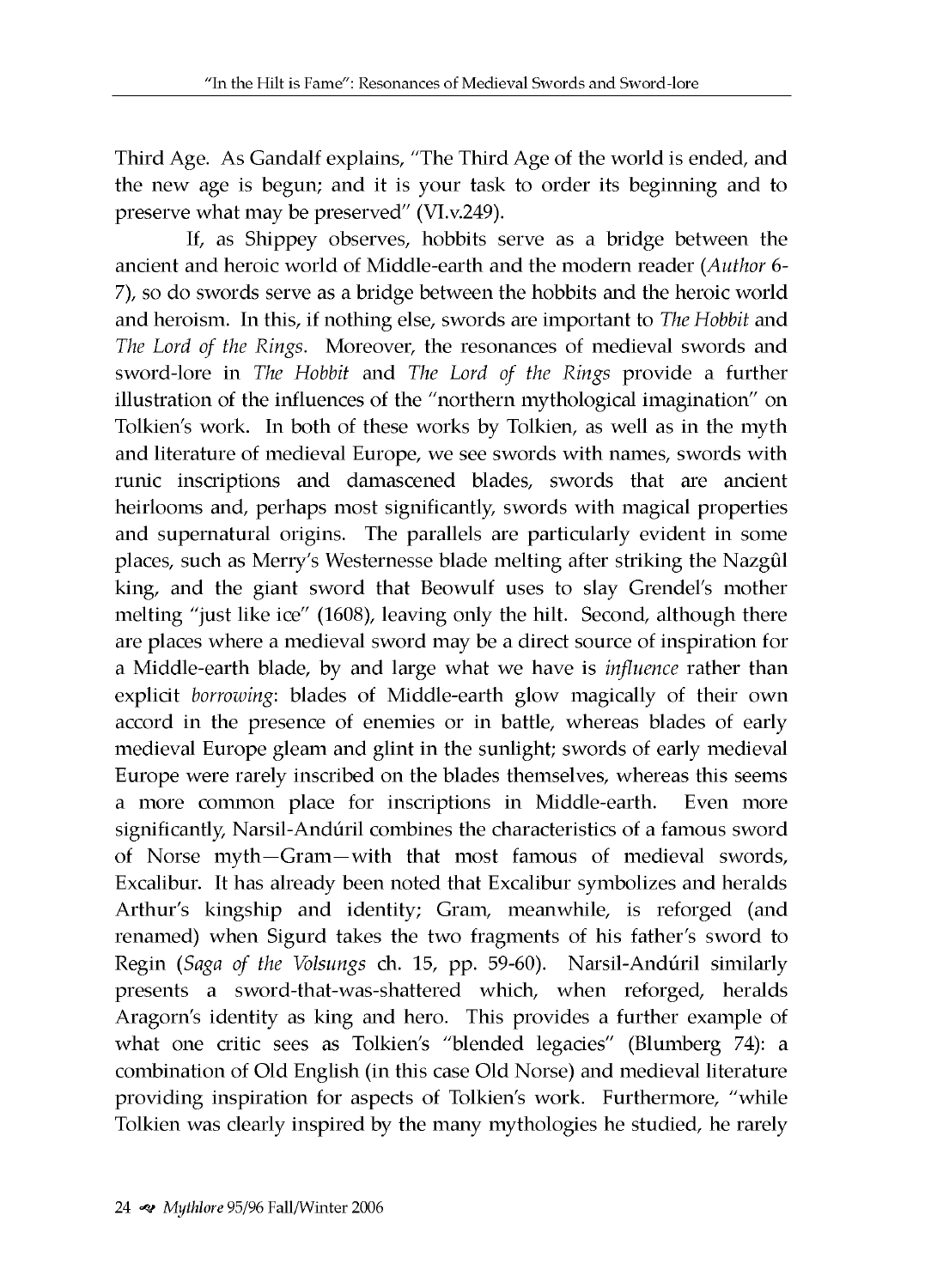simply repeated his source material with new names and in new environments. Myth was his starting point, but his ending point was his personal vision" (Jones, *Myth* 174). Thus, swords of Middle-earth are like swords of medieval Europe, but they also differ in subtle ways. Finally, and perhaps most significantly, swords are used to signify and aggrandise heroes (cf. Flieger 47-8), even unusual or unwilling heroes like hobbits.

Both in *The Hobbit* and *The Lord of the Rings* heroes are equipped with swords that, to a certain extent, define them. The swords also help to signify grow th or change. Thus, it is about the time Bilbo kills the spiders and starts to acquire some sense of what he is capable of that he decides to name his sword "Sting." This shows a much more lasting acceptance of adventure than his earlier, dreaming reflection that it might be nice to "wear a sword instead of a walking-stick" (1.26), a thought which Bilbo "quickly" recants. As has been observed, and as the evidence assembled here hopefully makes clear, an act such as the naming of a sword is "much more" likely for a saga-hero to do than for a modern bourgeois" such as Bilbo has been taken to represent (Shippey, *Author* 29). Sam's increasing importance and stature are similarly announced by Sting, for when Frodo and Sam are knighted in "The Field of Cormallen," Frodo reiterates his permanent handing over of Sting to Sam (VI.iv.233; VI.ii.204), just as Bilbo had earlier passed it to Frodo.<sup>21</sup> Note, too, how Aragorn reveals the Sword that was Broken to Sauron when he confronts the Dark Lord in the Orthanc stone (V.ii.53-4; cf. V.ix.155 and VLii.200), just as Faramir, announcing Aragorn's kingship, describes him as "w ielder of the Sword Reforged" (VI.v.245), or Sam and Frodo, being reunited with Aragorn who now sits as king, observe that he has a "great sword" in his lap (VI.iv.232). As with Arthur and Excalibur, the sword is part of Aragorn's identity, especially his heroic identity: as one critic has noted, the sword in fact announces the hero (Flieger 48). The same is true of most of the other swords throughout *The Hobbit* and *The Lord of the Rings*. Significantly, this is only partially true of Sting. Clearly Sting, like Glamdring and Orcrist, must have had an earlier history before Bilbo wears it, but unlike these other blades we are not given details or speculation on this history. Our focus is thus placed on the

<sup>21</sup> Hence the view of Sam as the "chief hero" of *The Lord of the Rings:* see (for the quotation) Tolkien, *Letters* 161, and Clark 44-8, 50.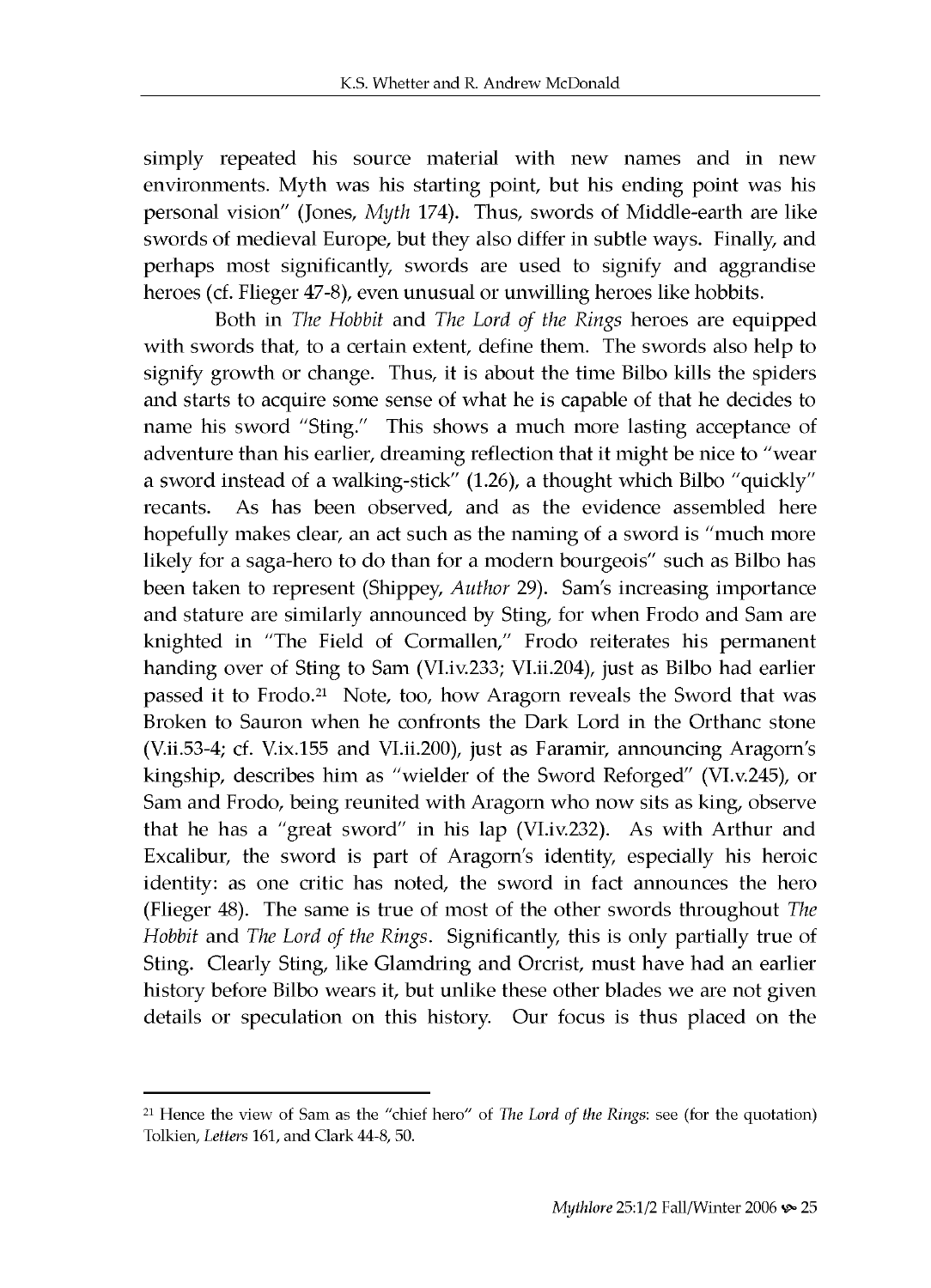hobbits' adventures with Sting and the nature, role, and even acquisition of their particular style of heroism.

Reviewing *The Lord of the Rings,* C. S. Lewis praises Tolkien's work for *(inter alia)* its recreation of an heroic age amidst a pronounced evocation of sorrow and loss ("Gods"; "Dethronement"). Elsewhere Lewis remarksciting a conversation with Tolkien—upon the somber and tragic character of heroic or epic literature *(Preface* 15-16). Tolkien himself rightly argues in his *Beowulf* lecture that "the wages of heroism is death" (269; cf. 265), a notion echoed not only in the words of Elrond and Galadriel about "fruitless victories" (II.ii.256) and fighting the "long defeat" (II.vii.372), but also in Frodo's words to Sam that some must die so that others may live  $(VI.ix.309).<sup>22</sup>$  All of this corroborates the recent suggestion that "We must read Tolkien as an epic poet and as an heroic-elegiac mythological maker, or we [...] risk missing his real accomplishments" (Blumberg 66-7). Consequently, *The Lord of the Rings* might be considered a recreation of heroic epic as much as the forerunner of modern fantasy,<sup>23</sup> and it can further be argued that epic-heroic literature is best defined by its focus on one or more potentially tragic heroes and the question (or questions) of the nature, consequences, and costs of heroism.<sup>24</sup> Ultimately, this is one of the key themes of *The Hobbit* and *The Lord of the Rings*. Needless to say, weapons and warriors play a key role in such literature, and swords are one of the key signifiers of this theme.

<sup>&</sup>lt;sup>22</sup> A point seemingly lost on Manlove 184-86 and Hume 47. For a more accurate view of loss in Middle-earth and *The Lord of the Rings* see Senior *(passim).*

<sup>23</sup> This is not the same as Clark's notion *(passim)* of Tolkien *rejecting* and remodelling the old heroic ethos.

<sup>24</sup> *Pace* Flieger 59-61, Frodo's passing is consequently neither unfair nor surprising, but entirely and thematically appropriate.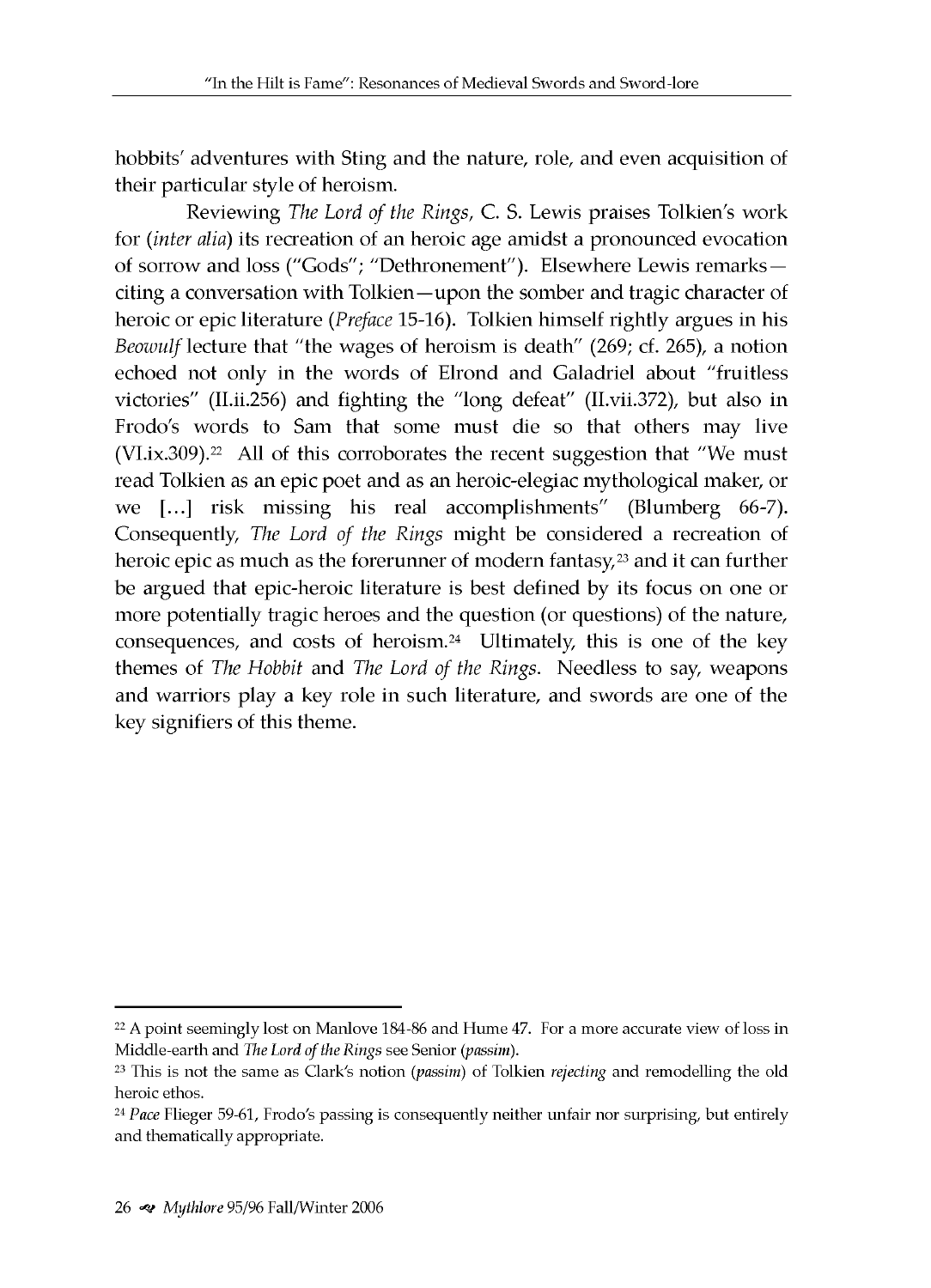#### Works Cited

- Bates, Brian. *The Real Middle Earth: Magic and Mystery in the Dark Ages.* London: Sidgwick, 2002.
- *Beowulf.* Trans. R. M. Liuzza. Peterborough, Ontario: Broadview, 2000.
- *Beowulf: With the Finnesburg Fragment.* Ed. C. L. Wrenn and W. F. Bolton. 5th ed. Exeter: U of Exeter P, 1996.
- *Beowulf and the Fight at Finnsburg.* Ed. F. Klaeber. 3rd ed. Lexington, MA: Heath, 1950.
- Blumberg, Janet Leslie. "The Literary Backgrounds of *The Lord of the Rings." Celebrating Middleearth: The Lord of the Rings as a Defense of Western Civilization*. Ed. John G. West Jr. Seattle: Inkling Books, 2002. 53-81.

*The Book of Settlements: Landnamabok.* Trans. Hermann Palsson and Paul Edwards. University of Manitoba Icelandic Studies 1. Winnipeg: U of Manitoba P, 1972.

- Clark, George. "J. R. R. Tolkien and the True Hero." *J. R. R. Tolkien and His Literary Resonances: Views of Middle-earth.* Ed. George Clark and Daniel Timmons. Westport, CT: Greenwood, 2000. 39-51.
- *The Complete Sagas of Icelanders: Including 49 Tales.* General Editor Vidar Hreinsson. 5 Vols. Reykjavik: Eiriksson, 1997.
- Cramp, Rosemary J. *"Beowulf* and Archaeology." *Medieval Archaeology* 1 (1957): 57-77.
- Davidson, Hilda Roderick Ellis. *The Sword in Anglo-Saxon England: Its Archaeology and Literature.* Oxford: Clarendon, 1962.
- Ellis [Davidson], Hilda Roderick. *The Road to Hel: A Study of the Conception of the Dead in Old Norse Literature.* New York: Greenwood, 1968.
- Elliott, Ralph W. V. Runes. Manchester: Manchester UP, 1959.
- *English Historical Documents c. 500-1042.* Ed. Dorothy Whitelock. London: Eyre, 1955.
- Evans, Angela Care. *The Sutton Hoo Ship Burial.* London: British Museum, 1986.
- Flieger, Verlyn. "Frodo and Aragorn: The Concept of the Hero." *Tolkien: New Critical Perspectives.* Ed. Neil D. Isaacs and Rose A. Zimbardo. Lexington: U P of Kentucky, 1981. 40-62.
- Grammaticus, Saxo. *The History of the Danes. Books I-IX.* Trans. Peter Fisher. Ed. Hilda Ellis Davidson. 2 Vols. Cambridge: Brewer, 1980.
- Homer. *The Iliad of Homer*. Trans. Richmond Lattimore. Chicago: U of Chicago P, 1951.
- Hume, Kathryn. *Fantasy and Mimesis: Responses to Reality in Western Literature.* London: Methuen, 1984.
- *Islendingabok. Landnamabok.* Ed. Jakob Benediktsson. 2 Vols. Reykjavik: Hid Islenzka Fornritafelag, 1968.
- Jones, Gwyn. *Kings, Beasts and Heroes.* London: Oxford UP, 1972.
- Jones, Leslie Ellen. *Myth & Middle-earth.* Cold Spring Harbour, N.Y.: Cold Spring Press, 2002.
- *The Kalevala: An Epic Poem After Oral Tradition by Elias Lonnrot.* Trans. Keith Bosley. Foreword by Albert B. Lord. Oxford: Oxford UP, 1989.
- "King Hrolf and His Champions." *Eirik the Red and Other Icelandic Sagas.* Trans. Gwyn Jones. Oxford: Oxford UP, 1999.
- Lee, Alvin A. *Gold-Hall and Earth-Dragon:* Beowulf *as Metaphor.* Toronto: U of Toronto P, 1998.